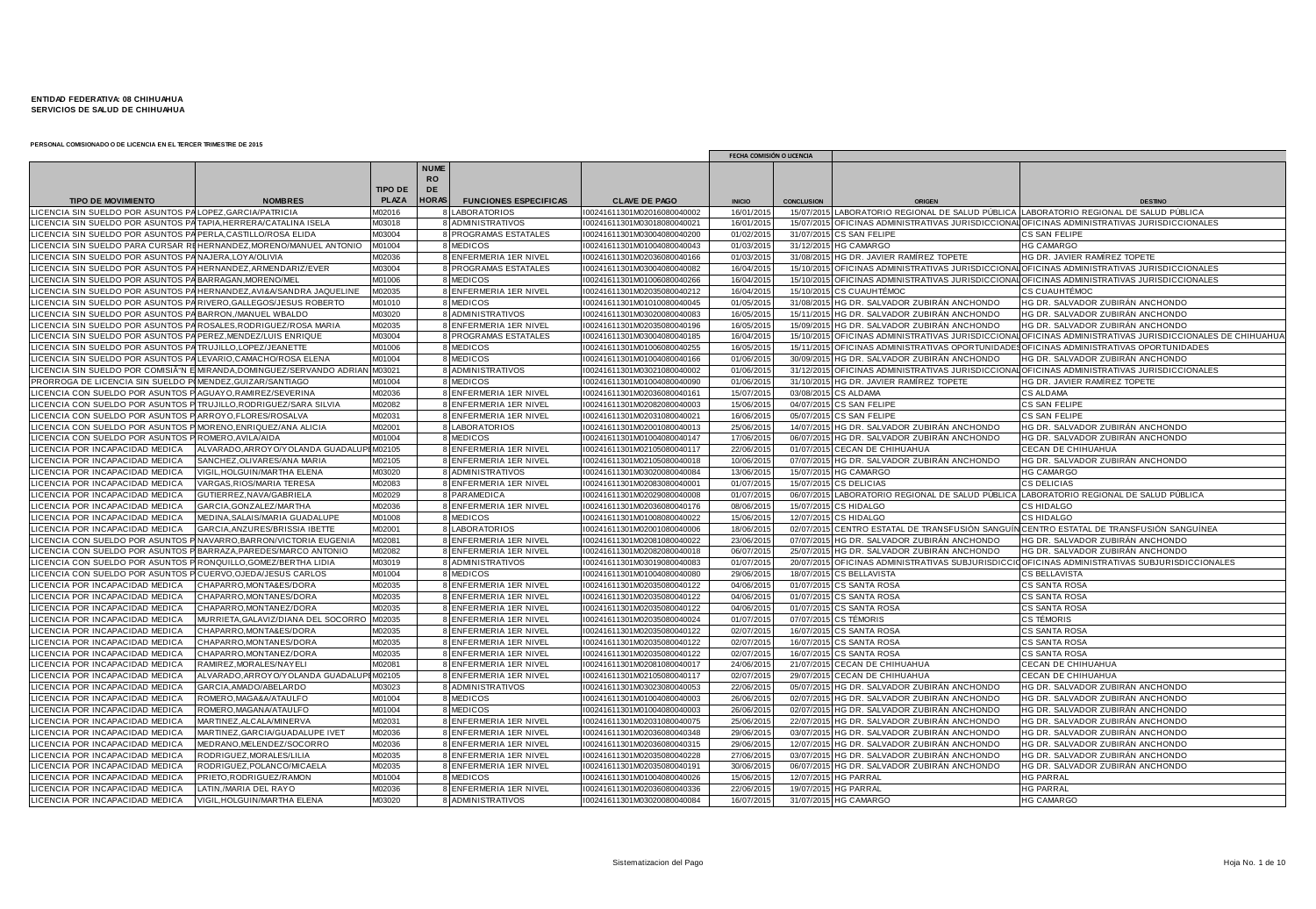|                                                            |                                    |                |                                |                              |                              | FECHA COMISIÓN O LICENCIA |                   |                                                                             |                                                                                                           |
|------------------------------------------------------------|------------------------------------|----------------|--------------------------------|------------------------------|------------------------------|---------------------------|-------------------|-----------------------------------------------------------------------------|-----------------------------------------------------------------------------------------------------------|
|                                                            |                                    | <b>TIPO DE</b> | <b>NUME</b><br><b>RO</b><br>DE |                              |                              |                           |                   |                                                                             |                                                                                                           |
| <b>TIPO DE MOVIMIENTO</b>                                  | <b>NOMBRES</b>                     | <b>PLAZA</b>   | <b>HORAS</b>                   | <b>FUNCIONES ESPECIFICAS</b> | <b>CLAVE DE PAGO</b>         | <b>INICIO</b>             | <b>CONCLUSION</b> | <b>ORIGEN</b>                                                               | <b>DESTING</b>                                                                                            |
| LICENCIA POR INCAPACIDAD MEDICA                            | CRUZ.BEJARANO/YARA                 | A02036         |                                | 8 ENFERMERIA 1ER NIVEL       | I00241611301M02036080040077  | 30/06/201                 |                   | 03/07/2015 HC GUADALUPE Y CALVO                                             | HC GUADALUPE Y CALVO                                                                                      |
| LICENCIA POR INCAPACIDAD MEDICA                            | BENITEZ, RODRIGUEZ/HILDA CRISTINA  | M02035         |                                | 8 ENFERMERIA 1ER NIVEL       | I00241611301M02035080040246  | 25/06/201                 |                   |                                                                             | 22/07/2015 OFICINAS ADMINISTRATIVAS JURISDICCIONAL OFICINAS ADMINISTRATIVAS JURISDICCIONALES DE CHIHUAHUA |
| ICENCIA POR INCAPACIDAD MEDICA                             | SANDOVAL.OCHOA/EIRA ESPERANZA      | CF40004        |                                | 8 ADMINISTRATIVOS            | I00241611301CF40004080040008 | 24/06/201                 | 06/07/2015        | CS SAN FELIPE                                                               | CS SAN FELIPE                                                                                             |
| <b>ICENCIA POR INCAPACIDAD MEDICA</b>                      | SAN EMETERIO, YA&EZ/JOSE ENRIQUE   | M03019         |                                | 8 ADMINISTRATIVOS            | I00241611301M03019080040103  | 22/06/201                 | 19/07/2015        |                                                                             | OFICINAS ADMINISTRATIVAS JURISDICCIONAL OFICINAS ADMINISTRATIVAS JURISDICCIONALES DE CHIHUAHUA            |
| <b>ICENCIA POR INCAPACIDAD MEDICA</b>                      | SAN EMETERIO, YANEZ/JOSE ENRIQUE   | M03019         |                                | 8 ADMINISTRATIVOS            | I00241611301M03019080040103  | 22/06/201                 |                   |                                                                             | 19/07/2015 OFICINAS ADMINISTRATIVAS JURISDICCIONAL OFICINAS ADMINISTRATIVAS JURISDICCIONALES DE CHIHUAHU  |
| <b>CENCIA POR INCAPACIDAD MEDICA</b>                       | VARGAS, RIOS/MARIA TERESA          | M02083         |                                | 8 ENFERMERIA 1ER NIVEL       | I00241611301M02083080040001  | 16/07/201                 | 22/07/2015        | <b>CS DELICIAS</b>                                                          | <b>CS DELICIAS</b>                                                                                        |
| ICENCIA POR INCAPACIDAD MEDICA                             | GUTIERREZ,NAVA/GABRIELA            | M02029         |                                | 8 PARAMEDICA                 | I00241611301M02029080040008  | 07/07/201                 | 31/07/201         | LABORATORIO REGIONAL DE SALUD PUBLICA LABORATORIO REGIONAL DE SALUD PUBLICA |                                                                                                           |
| CENCIA POR INCAPACIDAD MEDICA                              | HARO, SANTILLANO/LILIANA ANGELICA  | M03005         |                                | 8 AFINES                     | I00241611301M03005080040024  | 03/07/201                 | 05/07/201         | LABORATORIO REGIONAL DE SALUD PÚBLICA                                       | LABORATORIO REGIONAL DE SALUD PÚBLICA                                                                     |
| LICENCIA POR INCAPACIDAD MEDICA                            | LOPEZ,FERNANDEZ/JUAN GERARDO       | CF41015        |                                | 8 MEDICOS                    | I00241611301CF4101508004002  | 23/06/201                 | 20/07/201         |                                                                             | OFICINAS ADMINISTRATIVAS JURISDICCIONAL OFICINAS ADMINISTRATIVAS JURISDICCIONALES                         |
| LICENCIA POR INCAPACIDAD MEDICA                            | GONZALEZ, CASTRO/MARIA CRISTINA    | M03023         |                                | 8 ADMINISTRATIVOS            | I00241611301M03023080040060  | 28/06/201                 | 25/07/2015        | <b>CS AHUMADA</b>                                                           | <b>CS AHUMADA</b>                                                                                         |
| <b>CENCIA POR INCAPACIDAD MEDICA</b>                       | MEDINA, GONZALEZ/MARTHA ESTELA     | M03020         |                                | 8 ADMINISTRATIVOS            | I00241611301M03020080040098  | 02/07/201                 | 02/07/2015        |                                                                             | OFICINAS ADMINISTRATIVAS JURISDICCIONAL OFICINAS ADMINISTRATIVAS JURISDICCIONALES                         |
| <b>ICENCIA POR INCAPACIDAD MEDICA</b>                      | MEDINA, GONZALEZ/MARTHA ESTELA     | M03020         |                                | 8 ADMINISTRATIVOS            | I00241611301M03020080040098  | 03/07/201                 | 06/07/2015        |                                                                             | OFICINAS ADMINISTRATIVAS JURISDICCIONAL OFICINAS ADMINISTRATIVAS JURISDICCIONALES                         |
| <b>CENCIA POR INCAPACIDAD MEDICA</b>                       | MEDINA, GONZALEZ/MARTHA ESTELA     | M03020         |                                | 8 ADMINISTRATIVOS            | I00241611301M03020080040098  | 07/07/201                 | 07/07/201         |                                                                             | OFICINAS ADMINISTRATIVAS JURISDICCIONAL OFICINAS ADMINISTRATIVAS JURISDICCIONALES                         |
| ICENCIA POR INCAPACIDAD MEDICA                             | POSADA, JASSO/ARMANDO              | CF40003        |                                | 8 ADMINISTRATIVOS            | I00241611301CF4000308004001  | 26/06/201                 |                   | 23/07/2015 HC GÓMEZ FARÍAS                                                  | <b>HC GÓMEZ FARÍAS</b>                                                                                    |
| CENCIA POR INCAPACIDAD MEDICA                              | MENDEZ, AGUILA/ADRIANA             | M03021         |                                | 8 ADMINISTRATIVOS            | I00241611301M03021080040024  | 16/06/201                 |                   | 06/07/2015 OFICINAS ADMINISTRATIVAS ESTATALES                               | OFICINAS ADMINISTRATIVAS ESTATALES                                                                        |
| LICENCIA POR INCAPACIDAD MEDICA                            | MENDEZ, AGUILA/ADRIANA             | M03021         |                                | 8 ADMINISTRATIVOS            | I00241611301M03021080040024  | 07/07/201                 | 13/07/2015        | OFICINAS ADMINISTRATIVAS ESTATALES                                          | OFICINAS ADMINISTRATIVAS ESTATALES                                                                        |
| LICENCIA POR INCAPACIDAD MEDICA                            | GARCIA.ANZURES/BRISSIA IBETTE      | M02001         |                                | 8 LABORATORIOS               | I00241611301M02001080040006  | 03/07/201                 | 10/07/2015        |                                                                             | LCENTRO ESTATAL DE TRANSFUSIÓN SANGUÍN CENTRO ESTATAL DE TRANSFUSIÓN SANGUÍNEA                            |
| ICENCIA CON SUELDO POR COMISIÓI                            | ARZAGA.URIBE/OSCAR ARMANDO         | M01006         |                                | 8 MEDICOS                    | I00241611301M01006080040040  | 01/01/201                 | 31/12/2015        |                                                                             | OFICINAS ADMINISTRATIVAS SUBJURISDICCIO OFICINAS ADMINISTRATIVAS SUBJURISDICCIONALES                      |
| LICENCIA CON SUELDO POR COMISIÃ"                           | BARRAZA.HERRERA/ROSALIA            | M02040         |                                | 8 TRABAJO SOCIAL             | I00241611301M02040080040021  | 01/01/201                 | 31/12/201         | OFICINAS ADMINISTRATIVAS ESTATALES                                          | OFICINAS ADMINISTRATIVAS ESTATALES                                                                        |
| ICENCIA CON SUELDO POR COMISIÃ"N                           | LUJAN, CONTRERAS/MARINA            | M02031         |                                | 8 ENFERMERIA 1ER NIVEL       | I00241611301M02031080040024  | 01/01/201                 | 31/12/2015        | OFICINAS ADMINISTRATIVAS ESTATALES                                          | OFICINAS ADMINISTRATIVAS ESTATALES                                                                        |
| ICENCIA CON SUELDO POR COMISIÓN                            | ARAUJO, GARCIA/MARCOS              | M01011         |                                | 8 MEDICOS                    | I00241611301M01011080040011  | 01/01/201                 | 31/12/2015        | OFICINAS ADMINISTRATIVAS ESTATALES                                          | OFICINAS ADMINISTRATIVAS ESTATALES                                                                        |
| LICENCIA CON SUELDO POR COMISIÓN                           | ALARCON.CONTRERAS/ANDREA           | M02035         |                                | 8 ENFERMERIA 1ER NIVEL       | I00241611301M02035080040195  | 01/01/201                 |                   | 31/12/2015 OFICINAS ADMINISTRATIVAS ESTATALES                               | OFICINAS ADMINISTRATIVAS ESTATALES                                                                        |
| LICENCIA CON SUELDO POR COMISIÓN                           | ALFARO, CHAPARRO/SANDRA LUCIA      | M02035         |                                | 8 ENFERMERIA 1ER NIVEL       | I00241611301M02035080040165  | 01/01/201                 | 31/12/2015        | OFICINAS ADMINISTRATIVAS ESTATALES                                          | OFICINAS ADMINISTRATIVAS ESTATALES                                                                        |
| LICENCIA CON SUELDO POR COMISIÃ"N                          | ARELLANES, BOLIVAR/CARLOS          | M01004         |                                | 8 MEDICOS                    | I00241611301M01004080040084  | 01/01/201                 | 31/12/201         | OFICINAS ADMINISTRATIVAS ESTATALES                                          | OFICINAS ADMINISTRATIVAS ESTATALES                                                                        |
| LICENCIA CON SUELDO POR COMISIÓN                           | ARMENDARIZ, AGUIRRE/VICENTE        | M01010         |                                | 8 MEDICOS                    | 00241611301M01010080040033   | 01/01/201                 | 31/12/2015        | OFICINAS ADMINISTRATIVAS ESTATALES                                          | OFICINAS ADMINISTRATIVAS ESTATALES                                                                        |
| ICENCIA CON SUELDO POR COMISIÓN                            | BRAVO.GONZALEZ/PEDRO ALBERTO       | M02089         |                                | <b>8 LABORATORIOS</b>        | I00241611301M02089080040006  | 01/01/201                 | 31/12/201         | CENTRO ESTATAL DE TRANSFUSIÓN SANGU                                         | <b>I</b> CENTRO ESTATAL DE TRANSFUSIÓN SANGUÍNEA                                                          |
| LICENCIA CON SUELDO POR COMISIÓN :                         | CALZADILLAS, CHAVEZ/LY DIA         | M01007         |                                | 8 ESTOMATOLOGIA              | I00241611301M01007080040021  | 01/01/201                 | 31/12/2015        | <b>OFICINAS ADMINISTRATIVAS ESTATALES</b>                                   | OFICINAS ADMINISTRATIVAS ESTATALES                                                                        |
| ICENCIA CON SUELDO POR COMISIÁ"N -                         | CARMONA, OCHOA/LUIS INOCENTE       | M03023         |                                | 8 ADMINISTRATIVOS            | I00241611301M03023080040039  | 01/01/201                 | 31/12/2015        | I OFICINAS ADMINISTRATIVAS ESTATALES                                        | OFICINAS ADMINISTRATIVAS ESTATALES                                                                        |
| ICENCIA CON SUELDO POR COMISIÓI                            | CARRERA, ROSALES/CECILIA TERESA    | M02003         |                                | 8 LABORATORIOS               | I00241611301M02003080040014  | 01/01/201                 | 31/12/2015        |                                                                             | OFICINAS ADMINISTRATIVAS JURISDICCIONAL OFICINAS ADMINISTRATIVAS JURISDICCIONALES                         |
| ICENCIA CON SUELDO POR COMISIÓN :                          | CASTILLO, ARMENDARIZ/JAIME JOB     | M03013         |                                | 8 AFINES                     | I00241611301M03013080040002  | 01/01/201                 | 31/12/2015        | HC GUADALUPE Y CALVO                                                        | HC GUADALUPE Y CALVO                                                                                      |
| LICENCIA CON SUELDO POR COMISIÓN                           | CHACON, DURAN/BERNARDO RAUL        | M02005         |                                | 8 LABORATORIOS               | I00241611301M02005080040001  | 01/01/201                 | 31/12/201         | OFICINAS ADMINISTRATIVAS ESTATALES                                          | OFICINAS ADMINISTRATIVAS ESTATALES                                                                        |
| ICENCIA CON SUELDO POR COMISIÓN                            | CHITICA, VILLALBA/ALEJANDRO        | M02049         |                                | 8 NUTRICION                  | I00241611301M02049080040006  | 01/01/201                 | 31/12/2015        | OFICINAS ADMINISTRATIVAS ESTATALES                                          | OFICINAS ADMINISTRATIVAS ESTATALES                                                                        |
| ICENCIA CON SUELDO POR COMISIÓN I                          | COVARRUBIAS.COTA/GUADALUPE PATRICI | M01006         |                                | 8 MEDICOS                    | I00241611301M01006080040044  | 01/01/201                 | 31/12/201         | OFICINAS ADMINISTRATIVAS ESTATALES                                          | OFICINAS ADMINISTRATIVAS ESTATALES                                                                        |
| ICENCIA CON SUELDO POR COMISIÓN                            | CRUZ, TORRES/JUAN ADOLFO           | M02095         |                                | 8 LABORATORIOS               | I00241611301M02095080040008  | 01/01/201                 | 31/12/201         |                                                                             | OFICINAS ADMINISTRATIVAS JURISDICCIONAL OFICINAS ADMINISTRATIVAS JURISDICCIONALES                         |
| ICENCIA CON SUELDO POR COMISIÓN :                          | DE LA CRUZ, CARRIZALES/IAM         | M02061         |                                | 8 ADMISION                   | I00241611301M02061080040008  | 01/01/201                 | 31/12/2015        | OFICINAS ADMINISTRATIVAS ESTATALES                                          | OFICINAS ADMINISTRATIVAS ESTATALES                                                                        |
| JCENCIA CON SUELDO POR COMISIÓN                            | DOMINGUEZ, MORALES/ROSA CRISTINA   | M02029         |                                | 8 PARAMEDICA                 | I00241611301M02029080040009  | 01/01/201                 | 31/12/201         | OFICINAS ADMINISTRATIVAS ESTATALES                                          | OFICINAS ADMINISTRATIVAS ESTATALES                                                                        |
| LICENCIA CON SUELDO POR COMISIÃ"N                          | ESTRADA, MONARREZ/CARLOS           | M02068         |                                | 8 PROGRAMAS ESTATALES        | I00241611301M02068080040023  | 01/01/201                 |                   |                                                                             | 31/12/2015 OFICINAS ADMINISTRATIVAS JURISDICCIONAL OFICINAS ADMINISTRATIVAS JURISDICCIONALES              |
| ICENCIA CON SUELDO POR COMISIÃ"N                           | FIERRO./MARIA DEL CARMEN           | M02105         |                                | 8 ENFERMERIA 1ER NIVEL       | I00241611301M02105080040007  | 01/01/201                 | 31/12/2015        | OFICINAS ADMINISTRATIVAS ESTATALES                                          | OFICINAS ADMINISTRATIVAS ESTATALES                                                                        |
| ICENCIA CON SUELDO POR COMISIÃ"N                           | FLORES, CENICEROS/ELVIRA LILIANA   | M02058         |                                | 8 ESTADISTICA                | I00241611301M02058080040008  | 01/01/201                 | 31/12/201         | OFICINAS ADMINISTRATIVAS ESTATALES                                          | OFICINAS ADMINISTRATIVAS ESTATALES                                                                        |
| ICENCIA CON SUELDO POR COMISIÓN                            | GARCIA, GUERRA/GERARDO GETULIO     | M01010         |                                | 8 MEDICOS                    | I00241611301M01010080040031  | 01/01/201                 | 31/12/2015        | OFICINAS ADMINISTRATIVAS ESTATALES                                          | OFICINAS ADMINISTRATIVAS ESTATALES                                                                        |
| ICENCIA CON SUELDO POR COMISIÃ"N                           | GARCIA, MACHADO/RAMONA AMADA       | M02036         |                                | 8 ENFERMERIA 1ER NIVEL       | I00241611301M02036080040249  | 01/01/201                 | 31/12/2015        | OFICINAS ADMINISTRATIVAS ESTATALES                                          | OFICINAS ADMINISTRATIVAS ESTATALES                                                                        |
| LICENCIA CON SUELDO POR COMISIÓN                           | GARCIA, PACHECO/JUAN               | M02091         |                                | 8 LABORATORIOS               | I00241611301M02091080040001  | 01/01/201                 |                   | 31/12/2015 OFICINAS ADMINISTRATIVAS ESTATALES                               | OFICINAS ADMINISTRATIVAS ESTATALES                                                                        |
| LICENCIA CON SUELDO POR COMISIÓN I                         | GARCIA, RODRIGUEZ/DORA IRMA        | M02081         |                                | 8 ENFERMERIA 1ER NIVEL       | I00241611301M02081080040024  | 01/01/201                 | 31/12/2015        | OFICINAS ADMINISTRATIVAS ESTATALES                                          | OFICINAS ADMINISTRATIVAS ESTATALES                                                                        |
| LICENCIA CON SUELDO POR COMISIÃ"N                          | GOMEZ.HERNANDEZ/EDUARDO            | M03004         |                                | 8 PROGRAMAS ESTATALES        | I00241611301M03004080040192  | 01/01/201                 | 31/12/2015        | OFICINAS ADMINISTRATIVAS ESTATALES                                          | OFICINAS ADMINISTRATIVAS ESTATALES                                                                        |
| ICENCIA CON SUELDO POR COMISIÓN                            | GUEVARA.CORONA/SYLVIA LORENA       | M03020         |                                | 8 ADMINISTRATIVOS            | I00241611301M03020080040086  | 01/01/201                 | 31/12/2015        | OFICINAS ADMINISTRATIVAS ESTATALES                                          | OFICINAS ADMINISTRATIVAS ESTATALES                                                                        |
| LICENCIA CON SUELDO POR COMISIÓN                           | GUEVARA, CORONA/SYLVIA LORENA      | M03020         |                                | 7 ADMINISTRATIVOS            | I00241611301M03020080040086  | 01/01/201                 | 31/12/201         | OFICINAS ADMINISTRATIVAS ESTATALES                                          | OFICINAS ADMINISTRATIVAS ESTATALES                                                                        |
| ICENCIA CON SUELDO POR COMISIÓN :                          | GUTIERREZ.MONTES/CARMEN MARIA      | M02081         |                                | 8 ENFERMERIA 1ER NIVEL       | I00241611301M02081080040082  | 01/01/201                 | 31/12/2015        | HG DR. JAVIER RAMÍREZ TOPETE                                                | HG DR. JAVIER RAMÍREZ TOPETE                                                                              |
| ICENCIA CON SUELDO POR COMISIÓN                            | GUTIERREZ.PE&A/ARTURO              | M02036         |                                | 8 ENFERMERIA 1ER NIVEL       | I00241611301M02036080040378  | 01/01/201                 | 31/12/2015        | HG DR. JAVIER RAMÍREZ TOPETE                                                | HG DR. JAVIER RAMÍREZ TOPETE                                                                              |
| LICENCIA CON SUELDO POR COMISIÁ"N                          | GUTIERREZ, PENA/ARTURO             | M02036         |                                | 8 ENFERMERIA 1ER NIVEL       | I00241611301M02036080040378  | 01/01/201                 | 31/12/2015        | HG DR. JAVIER RAMIREZ TOPETE                                                | HG DR. JAVIER RAMIREZ TOPETE                                                                              |
| CENCIA CON SUELDO POR COMISIÓN                             | HERMOSILLO.VENEGAS/JESUS ADAN      | M03004         |                                | 8 PROGRAMAS ESTATALES        | I00241611301M03004080040199  | 01/01/201                 | 31/12/2015        | CS #14 FIDEL ÁVILA                                                          | CS #14 FIDEL ÁVILA                                                                                        |
| LICENCIA CON SUELDO POR COMISIÓN                           | HERRERA, DIAZ/JULIO MANUEI         | M03024         |                                | 8 ADMINISTRATIVOS            | I00241611301M03024080040100  | 01/01/201                 | 31/12/201         | OFICINAS ADMINISTRATIVAS ESTATALES                                          | OFICINAS ADMINISTRATIVAS ESTATALES                                                                        |
| LICENCIA CON SUELDO POR COMISIÃ"N                          | HINOSTROZA, OLIVAS/MARIA MAGDALENA | M02036         |                                | 8 ENFERMERIA 1ER NIVEL       | I00241611301M02036080040154  | 01/01/201                 |                   | 31/12/2015 OFICINAS ADMINISTRATIVAS ESTATALES                               | OFICINAS ADMINISTRATIVAS ESTATALES                                                                        |
| LICENCIA CON SUELDO POR COMISIÃ"N LARA, NIETO/SILVIA ELENA |                                    | M02110         |                                | 8 TRABAJO SOCIAL             | I00241611301M02110080040013  | 01/01/2015                |                   | 31/12/2015 OFICINAS ADMINISTRATIVAS ESTATALES                               | OFICINAS ADMINISTRATIVAS ESTATALES                                                                        |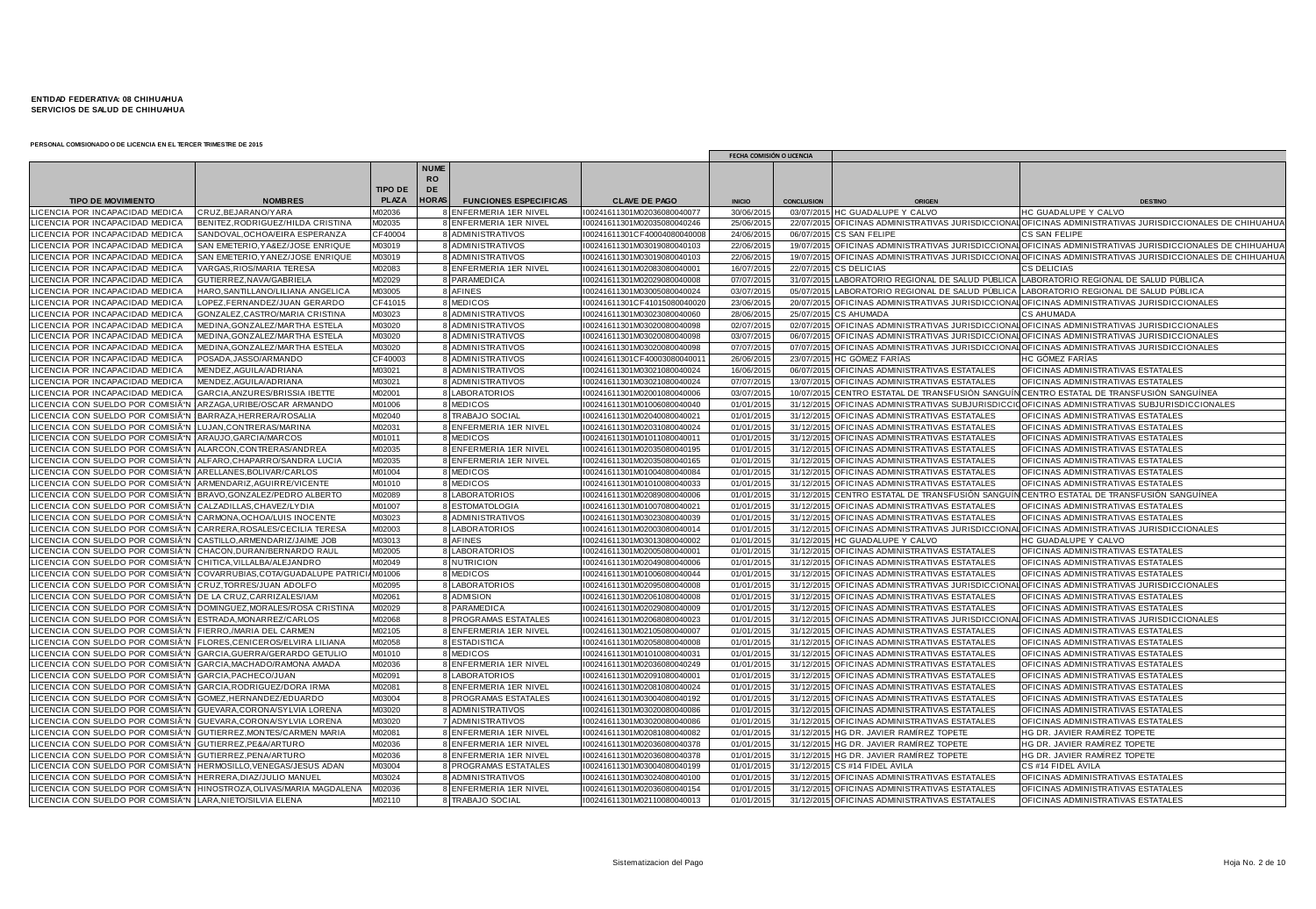|                                                                    |                                                                     |                |                                |                              |                            | FECHA COMISIÓN O LICENCIA |                   |                                               |                                                                                                           |
|--------------------------------------------------------------------|---------------------------------------------------------------------|----------------|--------------------------------|------------------------------|----------------------------|---------------------------|-------------------|-----------------------------------------------|-----------------------------------------------------------------------------------------------------------|
|                                                                    |                                                                     | <b>TIPO DE</b> | <b>NUME</b><br><b>RO</b><br>DE |                              |                            |                           |                   |                                               |                                                                                                           |
| <b>TIPO DE MOVIMIENTO</b>                                          | <b>NOMBRES</b>                                                      | <b>PLAZA</b>   | <b>HORAS</b>                   | <b>FUNCIONES ESPECIFICAS</b> | <b>CLAVE DE PAGO</b>       | <b>INICIO</b>             | <b>CONCLUSION</b> | <b>ORIGEN</b>                                 | <b>DESTING</b>                                                                                            |
| ICENCIA CON SUELDO POR COMISIÓN   LOPEZ,MENDOZA/JULIA MERCEDES     |                                                                     | A02003         |                                | <b>8 LABORATORIOS</b>        | 00241611301M02003080040037 | 01/01/201                 |                   | 31/12/2015 OFICINAS ADMINISTRATIVAS ESTATALES | OFICINAS ADMINISTRATIVAS ESTATALES                                                                        |
|                                                                    | ICENCIA CON SUELDO POR COMISIÓN LLOPEZ.MONTES/MARIA DE LOS ANGELES  | M02081         |                                | 8 ENFERMERIA 1ER NIVEL       | 00241611301M02081080040004 | 01/01/201                 |                   | 31/12/2015 OFICINAS ADMINISTRATIVAS ESTATALES | OFICINAS ADMINISTRATIVAS ESTATALES                                                                        |
| ICENCIA CON SUELDO POR COMISIÃ"N LUJAN,ACOSTA/OLGA LIDIA           |                                                                     | M02031         |                                | 8 ENFERMERIA 1ER NIVEL       | 00241611301M02031080040016 | 01/01/201                 | 31/12/2015        | <b>HG PARRAL</b>                              | <b>HG PARRAL</b>                                                                                          |
| ICENCIA CON SUELDO POR COMISIÃ"N   MACHADO,LOZOYA/RIGOBERTO        |                                                                     | M02029         |                                | 8 PARAMEDICA                 | 00241611301M02029080040002 | 01/01/201                 |                   |                                               | 31/12/2015 OFICINAS ADMINISTRATIVAS JURISDICCIONAL OFICINAS ADMINISTRATIVAS JURISDICCIONALES DE CHIHUAHU/ |
| ICENCIA CON SUELDO POR COMISIÓN                                    | MANJARREZ, BANDA/ANGELICA MARIA                                     | M02081         |                                | 8 ENFERMERIA 1ER NIVEL       | 00241611301M02081080040016 | 01/01/201                 |                   | 31/12/2015 OFICINAS ADMINISTRATIVAS ESTATALES | OFICINAS ADMINISTRATIVAS ESTATALES                                                                        |
| ICENCIA CON SUELDO POR COMISIÓN MARTINEZ,MARTINEZ/RAYMUNDO         |                                                                     | M01004         |                                | 8 MEDICOS                    | 00241611301M01004080040145 | 01/01/201                 | 31/12/2015        | <b>HG PARRAL</b>                              | <b>HG PARRAL</b>                                                                                          |
| ICENCIA CON SUELDO POR COMISIÓN MARTINEZ,SANDOVAL/MARIA TERESA     |                                                                     | M03019         |                                | 8 ADMINISTRATIVOS            | 00241611301M03019080040016 | 01/01/201                 |                   |                                               | 31/12/2015 OFICINAS ADMINISTRATIVAS JURISDICCIONAL OFICINAS ADMINISTRATIVAS JURISDICCIONALES              |
| ICENCIA CON SUELDO POR COMISIÓN MENDOZA,BERMEJO/JOSE LUIS          |                                                                     | M01004         |                                | 8 MEDICOS                    | 00241611301M01004080040151 | 01/01/201                 |                   | 31/12/2015 OFICINAS ADMINISTRATIVAS ESTATALES | OFICINAS ADMINISTRATIVAS ESTATALES                                                                        |
| ICENCIA CON SUELDO POR COMISIÓN                                    | MIRELES, CENTENO/JULIETA GRACIELA                                   | M02035         |                                | 8 ENFERMERIA 1ER NIVEL       | 00241611301M02035080040237 | 01/01/201                 |                   | 31/12/2015 OFICINAS ADMINISTRATIVAS ESTATALES | OFICINAS ADMINISTRATIVAS ESTATALES                                                                        |
| ICENCIA CON SUELDO POR COMISIÓN                                    | MONGE, CARO/MARIA DEL ROSARIO                                       | M02036         |                                | 8 ENFERMERIA 1ER NIVEL       | 00241611301M02036080040270 | 01/01/201                 |                   | 31/12/2015 OFICINAS ADMINISTRATIVAS ESTATALES | OFICINAS ADMINISTRATIVAS ESTATALES                                                                        |
| ICENCIA CON SUELDO POR COMISIÓN                                    | MONTA&O, DE LEON/LOURDES PATRICI.                                   | M01009         |                                | 8 MEDICOS                    | 00241611301M01009080040009 | 01/01/201                 | 31/12/2015        |                                               | OFICINAS ADMINISTRATIVAS JURISDICCIONAL OFICINAS ADMINISTRATIVAS JURISDICCIONALES                         |
| ICENCIA CON SUELDO POR COMISIÓN                                    | MONTANO, DE LEON/LOURDES PATRICIA                                   | VI01009        |                                | 8 MEDICOS                    | 00241611301M01009080040009 | 01/01/201                 |                   |                                               | 31/12/2015 OFICINAS ADMINISTRATIVAS JURISDICCIONAL OFICINAS ADMINISTRATIVAS JURISDICCIONALES              |
| ICENCIA CON SUELDO POR COMISIÓN MONTES,IBARRA/FELIPE               |                                                                     | VI03019        |                                | 8 ADMINISTRATIVOS            | 00241611301M03019080040060 | 01/01/201                 |                   | 31/12/2015 OFICINAS ADMINISTRATIVAS ESTATALES | OFICINAS ADMINISTRATIVAS ESTATALES                                                                        |
| ICENCIA CON SUELDO POR COMISIÃ"N MONTES, IBARRA/FELIPE             |                                                                     | M03019         |                                | 7 ADMINISTRATIVOS            | 00241611301M03019080040060 | 01/01/201                 |                   | 31/12/2015 OFICINAS ADMINISTRATIVAS ESTATALES | OFICINAS ADMINISTRATIVAS ESTATALES                                                                        |
| ICENCIA CON SUELDO POR COMISIÓN                                    | MORALES, GARCIA/MONICA IVONNE                                       | M02081         |                                | 8 ENFERMERIA 1ER NIVEL       | 00241611301M02081080040038 | 01/01/201                 |                   | 31/12/2015 OFICINAS ADMINISTRATIVAS ESTATALES | OFICINAS ADMINISTRATIVAS ESTATALES                                                                        |
| ICENCIA CON SUELDO POR COMISIÃ                                     | MORALES, TAPIA/IRMA BRENDA                                          | M02045         |                                | 8 NUTRICION                  | 00241611301M02045080040003 | 01/01/201                 | 31/12/2015        | <b>HG CAMARGO</b>                             | <b>HG CAMARGO</b>                                                                                         |
| ICENCIA CON SUELDO POR COMISIÃ"N NORIZ, ALONSO/VERONICA ISELA      |                                                                     | M03022         |                                | 8 ADMINISTRATIVOS            | 00241611301M03022080040057 | 01/01/201                 |                   |                                               | 31/12/2015 OFICINAS ADMINISTRATIVAS JURISDICCIONAL OFICINAS ADMINISTRATIVAS JURISDICCIONALES              |
| ICENCIA CON SUELDO POR COMISIÓN :                                  | OCHOA, ARREDONDO/JOSE ANGEL                                         | M02006         |                                | 8 IMAGENOLOGIA               | 00241611301M02006080040024 | 01/01/201                 |                   | 31/12/2015 OFICINAS ADMINISTRATIVAS ESTATALES | OFICINAS ADMINISTRATIVAS ESTATALES                                                                        |
| ICENCIA CON SUELDO POR COMISIÓN                                    | ORDU&O.MUELA/JESUS                                                  | M02036         |                                | 8 ENFERMERIA 1ER NIVEL       | 00241611301M02036080040274 | 01/01/201                 |                   | 31/12/2015 OFICINAS ADMINISTRATIVAS ESTATALES | OFICINAS ADMINISTRATIVAS ESTATALES                                                                        |
| CENCIA CON SUELDO POR COMISIÓN                                     | ORDUNO, MUELA/JESUS                                                 | M02036         |                                | 8 ENFERMERIA 1ER NIVEL       | 00241611301M02036080040274 | 01/01/201                 |                   | 31/12/2015 OFICINAS ADMINISTRATIVAS ESTATALES | OFICINAS ADMINISTRATIVAS ESTATALES                                                                        |
| ICENCIA CON SUELDO POR COMISIÓN                                    | PE&A, JUAREZ/AGUSTIN JAVIER                                         | M01006         |                                | 8 MEDICOS                    | 00241611301M01006080040187 | 01/01/201                 |                   | 31/12/2015 CS #14 FIDEL AVILA                 | CS #14 FIDEL AVILA                                                                                        |
| ICENCIA CON SUELDO POR COMISIÃ <sup>.</sup>                        | PENA, JUAREZ/AGUSTIN JAVIER                                         | M01006         |                                | 8 MEDICOS                    | 00241611301M01006080040187 | 01/01/201                 |                   | 31/12/2015 CS #14 FIDEL AVILA                 | CS #14 FIDEL ÁVILA                                                                                        |
| ICENCIA CON SUELDO POR COMISIÓN                                    | PIZA&A,HINOJOS/HECTOR ARMANDO                                       | M03018         |                                | 8 ADMINISTRATIVOS            | 00241611301M03018080040019 | 01/01/201                 | 31/12/2015        | <b>HG PARRAL</b>                              | <b>HG PARRAL</b>                                                                                          |
| ICENCIA CON SUELDO POR COMISIÓN                                    | PIZA&A.HINOJOS/HECTOR ARMANDO                                       | VI03018        |                                | 7 ADMINISTRATIVOS            | 00241611301M03018080040019 | 01/01/201                 |                   | 31/12/2015 HG PARRAL                          | <b>HG PARRAL</b>                                                                                          |
| ICENCIA CON SUELDO POR COMISIÓN                                    | PIZANA, HINOJOS/HECTOR ARMANDO                                      | M03018         |                                | 8 ADMINISTRATIVOS            | 00241611301M03018080040019 | 01/01/201                 |                   | 31/12/2015 HG PARRAL                          | <b>HG PARRAL</b>                                                                                          |
| ICENCIA CON SUELDO POR COMISIÓN                                    | QUIRALTE, GONZALEZ/ROBERTO                                          | M02038         |                                | 8 FARMACIA                   | 00241611301M02038080040013 | 01/01/201                 |                   |                                               | 31/12/2015 OFICINAS ADMINISTRATIVAS JURISDICCIONAL OFICINAS ADMINISTRATIVAS JURISDICCIONALES              |
| ICENCIA CON SUELDO POR COMISIÃ"N                                   | RAMIREZ, GARCIA/MARTHA ALICIA                                       | M02042         |                                | 8 ESTOMATOLOGIA              | 00241611301M02042080040001 | 01/01/201                 |                   |                                               | 31/12/2015 OFICINAS ADMINISTRATIVAS JURISDICCIONAL OFICINAS ADMINISTRATIVAS JURISDICCIONALES              |
| ICENCIA CON SUELDO POR COMISIÃ <sup>.</sup>                        | REYES, CHAVEZ/GILBERTO                                              | M02036         |                                | 8 ENFERMERIA 1ER NIVEL       | 00241611301M02036080040105 | 01/01/201                 |                   | 31/12/2015 HG CAMARGO                         | <b>HG CAMARGO</b>                                                                                         |
| ICENCIA CON SUELDO POR COMISIÓN                                    | ROBLEDO.ZU&IGA/SOLEDAD                                              | M02081         |                                | 8 ENFERMERIA 1ER NIVEL       | 00241611301M02081080040009 | 01/01/201                 |                   |                                               | 31/12/2015 OFICINAS ADMINISTRATIVAS JURISDICCIONAL OFICINAS ADMINISTRATIVAS JURISDICCIONALES DE CHIHUAHU/ |
| ICENCIA CON SUELDO POR COMISIÃ"N                                   | ROBLEDO, ZUNIGA/SOLEDAD                                             | M02081         |                                | 8 ENFERMERIA 1ER NIVEL       | 00241611301M02081080040009 | 01/01/201                 | 31/12/201         |                                               | OFICINAS ADMINISTRATIVAS JURISDICCIONAL OFICINAS ADMINISTRATIVAS JURISDICCIONALES DE CHIHUAHUA            |
| ICENCIA CON SUELDO POR COMISIÓN                                    | RODRIGUEZ, CHAVEZ/JUAN FRANCISCO                                    | M02035         |                                | 8 ENFERMERIA 1ER NIVEL       | 00241611301M02035080040030 | 01/01/201                 |                   |                                               | 31/12/2015 OFICINAS ADMINISTRATIVAS JURISDICCIONAL OFICINAS ADMINISTRATIVAS JURISDICCIONALES              |
| ICENCIA CON SUELDO POR COMISIÃ"N                                   | RODRIGUEZ.GONZALEZ/MIGUEL                                           | M03012         |                                | 8 AFINES                     | 00241611301M03012080040009 | 01/01/201                 |                   | 31/12/2015 OFICINAS ADMINISTRATIVAS ESTATALES | OFICINAS ADMINISTRATIVAS ESTATALES                                                                        |
| ICENCIA CON SUELDO POR COMISIÃ"N                                   | RODRIGUEZ, HOLGUIN/JOSE GABRIEL                                     | M03004         |                                | 8 PROGRAMAS ESTATALES        | 00241611301M03004080040133 | 01/01/201                 | 31/12/201         | OFICINAS ADMINISTRATIVAS SUBJURISDICC         | COFICINAS ADMINISTRATIVAS SUBJURISDICCIONALES                                                             |
| ICENCIA CON SUELDO POR COMISIÃ"N ROJO,PARADA/FRANCISCO             |                                                                     | M01010         |                                | 8 MEDICOS                    | 00241611301M01010080040023 | 01/01/201                 |                   | 31/12/2015 OFICINAS ADMINISTRATIVAS ESTATALES | OFICINAS ADMINISTRATIVAS ESTATALES                                                                        |
| ICENCIA CON SUELDO POR COMISIÓN SANCHEZ.MONTOYA/LUZ MARIA          |                                                                     | VI02074        |                                | 8 LABORATORIOS               | 00241611301M02074080040004 | 01/01/201                 |                   | 31/12/2015 HG DR. JAVIER RAMÍREZ TOPETE       | HG DR. JAVIER RAMÍREZ TOPETE                                                                              |
| ICENCIA CON SUELDO POR COMISIÓN SERNA,ARMENDARIZ/JESUS ANTONIO     |                                                                     | M03004         |                                | 8 PROGRAMAS ESTATALES        | 00241611301M03004080040208 | 01/01/201                 |                   | 31/12/2015 OFICINAS ADMINISTRATIVAS ESTATALES | OFICINAS ADMINISTRATIVAS ESTATALES                                                                        |
| ICENCIA CON SUELDO POR COMISIÓN SERNA,MOLINA/LUZMILA               |                                                                     | M02082         |                                | 8 ENFERMERIA 1ER NIVEL       | 00241611301M02082080040005 | 01/01/201                 |                   | 31/12/2015 OFICINAS ADMINISTRATIVAS ESTATALES | OFICINAS ADMINISTRATIVAS ESTATALES                                                                        |
| ICENCIA CON SUELDO POR COMISIÃ"N SERNA, MOLINA/PABLO               |                                                                     | M03005         |                                | 8 AFINES                     | 00241611301M03005080040040 | 01/01/201                 |                   | 31/12/2015 OFICINAS ADMINISTRATIVAS ESTATALES | OFICINAS ADMINISTRATIVAS ESTATALES                                                                        |
| ICENCIA CON SUELDO POR COMISIÓN                                    | SERRANO, BORQUEZ/LORENZO RENE                                       | M02038         |                                | 8 FARMACIA                   | 00241611301M02038080040001 | 01/01/201                 |                   | 31/12/2015 OFICINAS ADMINISTRATIVAS ESTATALES | OFICINAS ADMINISTRATIVAS ESTATALES                                                                        |
| ICENCIA CON SUELDO POR COMISIÓN SOLIS,ARAGON/SALVADOR              |                                                                     | VI03022        |                                | 8 ADMINISTRATIVOS            | 00241611301M03022080040031 | 01/01/201                 |                   | 31/12/2015 OFICINAS ADMINISTRATIVAS ESTATALES | OFICINAS ADMINISTRATIVAS ESTATALES                                                                        |
| ICENCIA CON SUELDO POR COMISIÃ"N SOLIS,ARAGON/SALVADOR             |                                                                     | M03022         |                                | 7 ADMINISTRATIVOS            | 00241611301M03022080040031 | 01/01/201                 |                   | 31/12/2015 OFICINAS ADMINISTRATIVAS ESTATALES | OFICINAS ADMINISTRATIVAS ESTATALES                                                                        |
| ICENCIA CON SUELDO POR COMISIÓN                                    | SORIANO, RODRIGUEZ/MARIA ISABEL                                     | VI03023        |                                | 8 ADMINISTRATIVOS            | 00241611301M03023080040024 | 01/01/201                 |                   | 31/12/2015 OFICINAS ADMINISTRATIVAS ESTATALES | OFICINAS ADMINISTRATIVAS ESTATALES                                                                        |
| ICENCIA CON SUELDO POR COMISIÓN                                    | SORIANO, RODRIGUEZ/MARIA ISABEL                                     | M03023         |                                | 8 ADMINISTRATIVOS            | 00241611301M03020080040046 | 01/01/201                 | 31/12/2015        | <b>OFICINAS ADMINISTRATIVAS ESTATALES</b>     | OFICINAS ADMINISTRATIVAS ESTATALES                                                                        |
| ICENCIA CON SUELDO POR COMISIÃ"N -                                 | SOSA, ALMEIDA/RAMONA YOVANA                                         | M02058         |                                | 8 ESTADISTICA                | 00241611301M02058080040015 | 01/01/201                 |                   |                                               | 31/12/2015 OFICINAS ADMINISTRATIVAS JURISDICCIONAL OFICINAS ADMINISTRATIVAS JURISDICCIONALES              |
| ICENCIA CON SUELDO POR COMISIÓN                                    | SOTO.CRUZ/MARGARITA INEIDA                                          | M02035         |                                | 8 ENFERMERIA 1ER NIVEL       | 00241611301M02035080040125 | 01/01/201                 |                   | 31/12/2015 OFICINAS ADMINISTRATIVAS ESTATALES | OFICINAS ADMINISTRATIVAS ESTATALES                                                                        |
| ICENCIA CON SUELDO POR COMISIÓN SUAYDE,BALDERRAMA/JESUS            |                                                                     | M02036         |                                | 8 ENFERMERIA 1ER NIVEL       | 00241611301M02036080040272 | 01/01/201                 |                   | 31/12/2015 OFICINAS ADMINISTRATIVAS ESTATALES | OFICINAS ADMINISTRATIVAS ESTATALES                                                                        |
|                                                                    | ICENCIA CON SUELDO POR COMISIÃ"N TERRAZAS,GARDEA/GUILLERMO ANTONIO  | M02001         |                                | 8 LABORATORIOS               | 00241611301M02001080040020 | 01/01/201                 |                   | 31/12/2015 HG PARRAL                          | <b>HG PARRAL</b>                                                                                          |
|                                                                    | ICENCIA CON SUELDO POR COMISIÃ"N TERRAZAS, GARDEA/GUILLERMO ANTONIC | M02001         |                                | 8 LABORATORIOS               | 00241611301M02077080040004 | 01/01/201                 |                   | 31/12/2015 HG PARRAL                          | <b>HG PARRAL</b>                                                                                          |
| ICENCIA CON SUELDO POR COMISIÓN                                    | VAZQUEZ, BERNAL/FIDENCIO                                            | A03004         |                                | 8 PROGRAMAS ESTATALES        | 00241611301M03004080040149 | 01/01/201                 |                   | 31/12/2015 OFICINAS ADMINISTRATIVAS ESTATALES | OFICINAS ADMINISTRATIVAS ESTATALES                                                                        |
| CENCIA CON SUELDO POR COMISIÃ                                      | /ELAZQUEZ, GOMEZ/SANTA RAMONA                                       | A02036         |                                | 8 ENFERMERIA 1ER NIVEL       | 00241611301M02036080040291 | 01/01/201                 | 31/12/201         | OFICINAS ADMINISTRATIVAS ESTATALES            | OFICINAS ADMINISTRATIVAS ESTATALES                                                                        |
| ICENCIA CON SUELDO POR COMISIÃ"N ZAMORA, PEREA/ARTURO              |                                                                     | VI01010        |                                | 8 MEDICOS                    | 00241611301M01010080040001 | 01/01/201                 |                   | 31/12/2015 HG DR. SALVADOR ZUBIRÁN ANCHONDO   | HG DR. SALVADOR ZUBIRÁN ANCHONDO                                                                          |
| ICENCIA CON SUELDO POR COMISIÁ"N   ZUBIATE,CHAVEZ/ROSALINDA        |                                                                     | <b>M02006</b>  |                                | 8 IMAGENOLOGIA               | 00241611301M02006080040018 | 01/01/201                 |                   | 31/12/2015 OFICINAS ADMINISTRATIVAS ESTATALES | OFICINAS ADMINISTRATIVAS ESTATALES                                                                        |
| LICENCIA CON SUELDO POR COMISIÃ"N OROZCO, JIMENEZ/FRANCISCO JAVIER |                                                                     | M01010         |                                | 8 MEDICOS                    | 00241611301M01010080040020 | 01/01/2015                |                   | 31/12/2015 OFICINAS ADMINISTRATIVAS ESTATALES | OFICINAS ADMINISTRATIVAS ESTATALES                                                                        |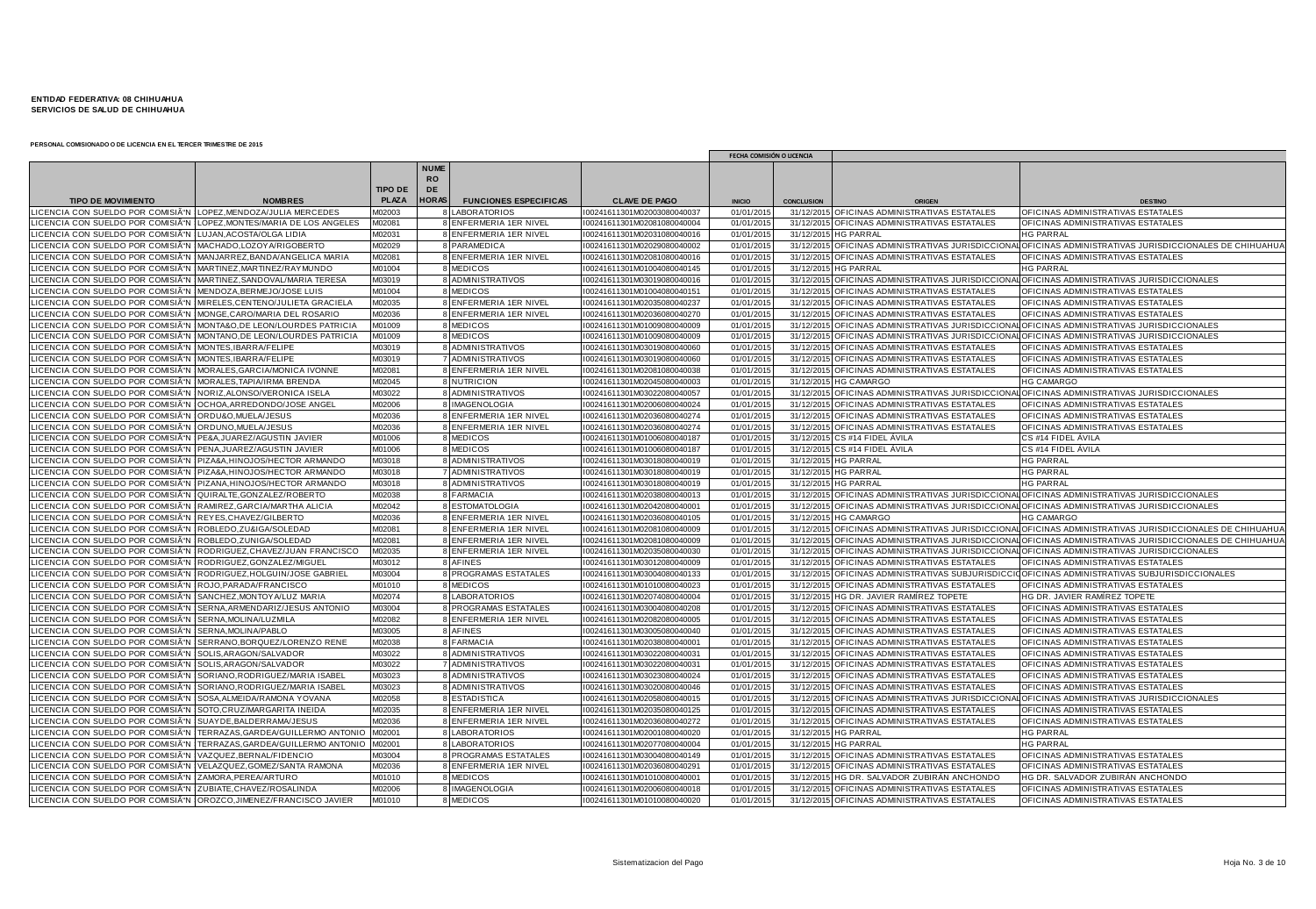|                                                                                                       |                                                                   |                  |                                |                              |                                                            | FECHA COMISIÓN O LICENCIA |                        |                                           |                                                          |
|-------------------------------------------------------------------------------------------------------|-------------------------------------------------------------------|------------------|--------------------------------|------------------------------|------------------------------------------------------------|---------------------------|------------------------|-------------------------------------------|----------------------------------------------------------|
|                                                                                                       |                                                                   | <b>TIPO DE</b>   | <b>NUME</b><br><b>RO</b><br>DE |                              |                                                            |                           |                        |                                           |                                                          |
| <b>TIPO DE MOVIMIENTO</b>                                                                             | <b>NOMBRES</b>                                                    | <b>PLAZA</b>     | <b>HORAS</b>                   | <b>FUNCIONES ESPECIFICAS</b> | <b>CLAVE DE PAGO</b>                                       | <b>INICIO</b>             | <b>CONCLUSION</b>      |                                           | <b>DESTING</b>                                           |
| ICENCIA SIN SUELDO POR ASUNTOS PA SAENZ, RIBOTA/LUCIA                                                 |                                                                   | M02105           |                                | 8 ENFERMERIA 1ER NIVEL       | I00241611301M02105080040078                                | 01/08/2015                | 31/12/2015             | HG DR. SALVADOR ZUBIRÁN ANCHONDO          | HG DR. SALVADOR ZUBIRÁN ANCHONDO                         |
| ICENCIA SIN SUELDO POR ASUNTOS PA ARVIZU, MERAZ/ARTURO HIRAM                                          |                                                                   | M03022           |                                | 8 ADMINISTRATIVOS            | I00241611301M03022080040051                                | 16/07/201                 | 31/12/2015             | HG DR. JAVIER RAMÍREZ TOPETE              | HG DR. JAVIER RAMÍREZ TOPETE                             |
|                                                                                                       | ICENCIA SIN SUELDO POR ASUNTOS PA CARO,HERNANDEZ/CARMEN GUERREROS | M03004           |                                | 8 PROGRAMAS ESTATALES        | I00241611301M03004080040033                                | 01/05/201                 | 31/10/201              | OFICINAS ADMINISTRATIVAS SUBJURISDICC     | OFICINAS ADMINISTRATIVAS SUBJURISDICCIONALES             |
| ICENCIA CON SUELDO POR ASUNTOS P BACA, VENEGAS/OLIVIA                                                 |                                                                   | M03020           |                                | 8 ADMINISTRATIVOS            | I00241611301M03020080040016                                | 09/07/201                 | 10/07/201              | OFICINAS ADMINISTRATIVAS ESTATALES        | OFICINAS ADMINISTRATIVAS ESTATALES                       |
| CENCIA CON SUELDO POR ASUNTOS P BA&UELOS, MORENO/LOURDES                                              |                                                                   | M01010           |                                | 8 MEDICOS                    | I00241611301M01010080040037                                | 24/07/201                 | 12/08/201              | HG DR. SALVADOR ZUBIRÁN ANCHONDO          | HG DR. SALVADOR ZUBIRÁN ANCHONDO                         |
| ICENCIA CON SUELDO POR ASUNTOS P BANUELOS, MORENO/LOURDES                                             |                                                                   | M01010           |                                | 8 MEDICOS                    | I00241611301M01010080040037                                | 24/07/2015                | 12/08/201              | HG DR. SALVADOR ZUBIRÁN ANCHONDO          | HG DR. SALVADOR ZUBIRÁN ANCHONDO                         |
| ICENCIA CON SUELDO POR ASUNTOS P CORONA, GUZMAN/MARIA PATRICIA                                        |                                                                   | M02081           |                                | 8 ENFERMERIA 1ER NIVEL       | I00241611301M02081080040020                                | 16/07/201                 | 04/08/2015             | HG DR. SALVADOR ZUBIRÁN ANCHONDO          | HG DR. SALVADOR ZUBIRÁN ANCHONDO                         |
| ICENCIA CON SUELDO POR ASUNTOS P ALVIDREZ, DE LA ROSA/CAROLINA                                        |                                                                   | M01006           |                                | 8 MEDICOS                    | I00241611301M01006080040258                                | 26/07/201                 | 14/08/2015             | HG DR. SALVADOR ZUBIRÁN ANCHONDO          | HG DR. SALVADOR ZUBIRÁN ANCHONDO                         |
| ICENCIA CON SUELDO POR ASUNTOS P TERRAZAS, ALVAREZ/EMMA VERONICA                                      |                                                                   | M02015           |                                | 8 PSICOLOGIA                 | I00241611301M02015080040007                                | 16/07/201                 | 04/08/201              | HG JUÁREZ                                 | HG JUÁREZ                                                |
| ICENCIA CON SUELDO POR ASUNTOS P GUTIERREZ, OCHOA/MARIA AURORA                                        |                                                                   | M02082           |                                | 8 ENFERMERIA 1ER NIVEL       | I00241611301M02082080040026                                | 15/07/201                 | 03/08/2015             | <b>CS DELICIAS</b>                        | <b>CS DELICIAS</b>                                       |
| ICENCIA CON SUELDO POR ASUNTOS P FLORES, LAGUNAS/CARLOS LEOPOLDO                                      |                                                                   | M03006           |                                | 8 AFINES                     | I00241611301M03006080040031                                | 25/07/2015                | 12/08/2015             | CS SAN FELIPE                             | CS SAN FELIPE                                            |
| ICENCIA CON SUELDO POR ASUNTOS P RODRIGUEZ, DE LA ROCHA/VIRGINIA                                      |                                                                   | M01007<br>M02003 |                                | 8 ESTOMATOLOGIA              | I00241611301M01007080040013                                | 03/08/2015                | 21/08/2015             | <b>CS SAN FELIPE</b>                      | CS SAN FELIPE                                            |
| ICENCIA CON SUELDO POR ASUNTOS P TORRES, GONZALEZ/MARIA DOLORES                                       |                                                                   |                  |                                | 8 LABORATORIOS               | I00241611301M02003080040019                                | 16/07/201                 | 04/08/201              | LABORATORIO REGIONAL DE SALUD PÚBLICA     | LABORATORIO REGIONAL DE SALUD PÚBLICA                    |
| ICENCIA CON SUELDO POR ASUNTOS P LOPEZ, GARDEA/HECTOR ARMANDO<br><b>CENCIA CON SUELDO POR ASUNTOS</b> | ESPINOZA.LUNA/MARIA LORENA                                        | M01006           |                                | 8 MEDICOS<br>8 MEDICOS       | I00241611301M01006080040057<br>I00241611301M01006080040227 | 30/06/201                 | 17/07/201<br>07/08/201 | <b>CS GALEANA</b><br><b>CS BELLAVISTA</b> | <b>CS GALEANA</b>                                        |
| ICENCIA POR INCAPACIDAD MEDICA                                                                        | CARRILLO, OCON/GUADALUPE IRMA                                     | M01006<br>M02035 |                                | 8 ENFERMERIA 1ER NIVEL       | I00241611301M02035080040001                                | 20/07/201<br>01/07/201    | 03/07/201              | HG DR. SALVADOR ZUBIRÁN ANCHONDO          | <b>CS BELLAVISTA</b><br>HG DR. SALVADOR ZUBIRÁN ANCHONDO |
| ICENCIA POR INCAPACIDAD MEDICA                                                                        | CRUZ, RAMIREZ/MARTHA HORTENCIA                                    | M02036           |                                | 8 ENFERMERIA 1ER NIVEL       | I00241611301M02036080040349                                | 01/07/2015                | 01/07/2015             | HG DR. SALVADOR ZUBIRÁN ANCHONDO          | HG DR. SALVADOR ZUBIRÁN ANCHONDO                         |
| <b>CENCIA POR INCAPACIDAD MEDICA</b>                                                                  | LERMA, MURO/MARIA DE LOS ANGELES                                  | M02082           |                                | 8 ENFERMERIA 1ER NIVEL       | I00241611301M02082080040006                                | 06/07/2015                | 12/07/201              | HG DR. SALVADOR ZUBIRÁN ANCHONDO          | HG DR. SALVADOR ZUBIRÁN ANCHONDO                         |
| ICENCIA POR INCAPACIDAD MEDICA                                                                        | LOPEZ, SANTILLAN/CARMEN                                           | M02035           |                                | 8 ENFERMERIA 1ER NIVEL       | I00241611301M02035080040176                                | 06/07/201                 | 02/08/201              | HG DR. SALVADOR ZUBIRÁN ANCHONDO          | HG DR. SALVADOR ZUBIRÁN ANCHONDO                         |
| <b>CENCIA POR INCAPACIDAD MEDICA</b>                                                                  | MENDEZ.TAPIA/EDUVIGES                                             | M02105           |                                | 8 ENFERMERIA 1ER NIVEL       | I00241611301M02105080040082                                | 03/07/201                 | 05/07/201              | HG DR. SALVADOR ZUBIRÁN ANCHONDO          | HG DR. SALVADOR ZUBIRÁN ANCHONDO                         |
| ICENCIA POR INCAPACIDAD MEDICA                                                                        | RAIGOZA, JUAREZ/ANTONIO                                           | M02036           |                                | 8 ENFERMERIA 1ER NIVEL       | I00241611301M02036080040353                                | 05/07/201                 | 06/07/201              | HG DR. SALVADOR ZUBIRÁN ANCHONDO          | HG DR. SALVADOR ZUBIRÁN ANCHONDO                         |
| <b>CENCIA POR INCAPACIDAD MEDICA</b>                                                                  | RODRIGUEZ, MORALES/LILIA                                          | M02035           |                                | 8 ENFERMERIA 1ER NIVEL       | I00241611301M02035080040228                                | 04/07/201                 | 10/07/201              | HG DR. SALVADOR ZUBIRÁN ANCHONDO          | HG DR. SALVADOR ZUBIRÁN ANCHONDO                         |
| <b>CENCIA POR INCAPACIDAD MEDICA</b>                                                                  | TORRES, BLANCO/ROSA MARIA                                         | M02036           |                                | 8 ENFERMERIA 1ER NIVEL       | I00241611301M02036080040008                                | 06/07/2015                | 19/07/201              | HG DR. SALVADOR ZUBIRÁN ANCHONDO          | HG DR. SALVADOR ZUBIRÁN ANCHONDO                         |
| ICENCIA POR INCAPACIDAD MEDICA                                                                        | GARCIA, AMADO/ABELARDO                                            | M03023           |                                | 8 ADMINISTRATIVOS            | I00241611301M03023080040053                                | 06/07/201                 | 02/08/201              | HG DR. SALVADOR ZUBIRÁN ANCHONDO          | HG DR. SALVADOR ZUBIRÁN ANCHONDO                         |
| ICENCIA POR INCAPACIDAD MEDICA                                                                        | GOMEZ, SAENZ/LUIS MANUEL                                          | M01010           |                                | 8 MEDICOS                    | I00241611301M01010080040015                                | 17/07/2015                | 31/07/2015             | HG DR. SALVADOR ZUBIRÁN ANCHONDO          | HG DR. SALVADOR ZUBIRAN ANCHONDO                         |
| <b>ICENCIA POR INCAPACIDAD MEDICA</b>                                                                 | CONTRERAS, TERRAZAS/ROSA MARINA                                   | M03019           |                                | 8 ADMINISTRATIVOS            | I00241611301M03019080040028                                | 22/07/201                 | 24/07/201              | HG DR. SALVADOR ZUBIRÁN ANCHONDO          | HG DR. SALVADOR ZUBIRÁN ANCHONDO                         |
| <b>CENCIA POR INCAPACIDAD MEDICA</b>                                                                  | DOMINGUEZ, FAVELA/ROSA EDWIGES                                    | M02036           |                                | 8 ENFERMERIA 1ER NIVEL       | I00241611301M02036080040358                                | 12/07/2015                | 13/07/201              | HG DR. SALVADOR ZUBIRÁN ANCHONDO          | HG DR. SALVADOR ZUBIRÁN ANCHONDO                         |
| <b>CENCIA POR INCAPACIDAD MEDICA</b>                                                                  | ESCARCEGA, SALDA&A/ALEJANDRA                                      | M02035           |                                | 8 ENFERMERIA 1ER NIVEL       | I00241611301M02035080040226                                | 17/07/201                 | 19/07/201              | IG DR. SALVADOR ZUBIRÁN ANCHONDO          | HG DR. SALVADOR ZUBIRÁN ANCHONDO                         |
| <b>CENCIA POR INCAPACIDAD MEDICA</b>                                                                  | ESCARCEGA, SALDANA/ALEJANDRA                                      | M02035           |                                | 8 ENFERMERIA 1ER NIVEL       | I00241611301M02035080040226                                | 17/07/201                 | 19/07/201              | HG DR. SALVADOR ZUBIRÁN ANCHONDO          | HG DR. SALVADOR ZUBIRÁN ANCHONDO                         |
| <b>CENCIA POR INCAPACIDAD MEDICA</b>                                                                  | MEDRANO, MELENDEZ/SOCORRO                                         | M02036           |                                | 8 ENFERMERIA 1ER NIVEL       | I00241611301M02036080040315                                | 13/07/201                 | 09/08/201              | HG DR. SALVADOR ZUBIRÁN ANCHONDO          | HG DR. SALVADOR ZUBIRÁN ANCHONDO                         |
| ICENCIA POR INCAPACIDAD MEDICA                                                                        | MELENDEZ, REALY VAZQUEZ/CINDY                                     | M02035           |                                | 8 ENFERMERIA 1ER NIVEL       | I00241611301M02035080040045                                | 17/07/201                 | 19/07/201              | HG DR. SALVADOR ZUBIRAN ANCHONDO          | HG DR. SALVADOR ZUBIRAN ANCHONDO                         |
| CENCIA POR INCAPACIDAD MEDICA                                                                         | RODRIGUEZ, POLANCO/MICAELA                                        | M02035           |                                | 8 ENFERMERIA 1ER NIVEL       | I00241611301M02035080040191                                | 07/07/201                 | 13/07/201              | HG DR. SALVADOR ZUBIRÁN ANCHONDO          | HG DR. SALVADOR ZUBIRÁN ANCHONDO                         |
| <b>CENCIA POR INCAPACIDAD MEDICA</b>                                                                  | RODRIGUEZ, POLANCO/MICAELA                                        | M02035           |                                | 8 ENFERMERIA 1ER NIVEL       | I00241611301M02035080040191                                | 20/07/201                 | 03/08/201              | HG DR. SALVADOR ZUBIRÁN ANCHONDO          | HG DR. SALVADOR ZUBIRÁN ANCHONDO                         |
| <b>CENCIA POR INCAPACIDAD MEDICA</b>                                                                  | SANCHEZ, OLIVARES/ANA MARIA                                       | M02105           |                                | 8 ENFERMERIA 1ER NIVEL       | I00241611301M02105080040018                                | 08/07/201                 | 04/08/201              | HG DR. SALVADOR ZUBIRÁN ANCHONDO          | HG DR. SALVADOR ZUBIRÁN ANCHONDO                         |
| <b>CENCIA POR INCAPACIDAD MEDICA</b>                                                                  | SANTOYO, DE LA PE&A/MARIA NAINE                                   | M02082           |                                | 8 ENFERMERIA 1ER NIVEL       | I00241611301M02082080040004                                | 11/07/2015                | 12/07/201              | HG DR. SALVADOR ZUBIRÁN ANCHONDO          | HG DR. SALVADOR ZUBIRÁN ANCHONDO                         |
| <b>CENCIA POR INCAPACIDAD MEDICA</b>                                                                  | SANTOYO, DE LA PENA/MARIA NAINE                                   | M02082           |                                | 8 ENFERMERIA 1ER NIVEL       | I00241611301M02082080040004                                | 11/07/201                 | 12/07/201              | HG DR. SALVADOR ZUBIRÁN ANCHONDO          | HG DR. SALVADOR ZUBIRÁN ANCHONDO                         |
| <b>CENCIA POR INCAPACIDAD MEDICA</b>                                                                  | SANTOYO, DE LA PE&A/MARIA NAINE                                   | M02082           |                                | 8 ENFERMERIA 1ER NIVEL       | I00241611301M02082080040004                                | 16/07/201                 | 19/07/201              | HG DR. SALVADOR ZUBIRÁN ANCHONDO          | HG DR. SALVADOR ZUBIRÁN ANCHONDO                         |
| ICENCIA POR INCAPACIDAD MEDICA                                                                        | SANTOYO, DE LA PENA/MARIA NAINE                                   | M02082           |                                | 8 ENFERMERIA 1ER NIVEL       | I00241611301M02082080040004                                | 16/07/201                 | 19/07/201              | HG DR. SALVADOR ZUBIRÁN ANCHONDO          | HG DR. SALVADOR ZUBIRÁN ANCHONDO                         |
| <b>CENCIA POR INCAPACIDAD MEDICA</b>                                                                  | SANTOY O, SERRANO/ESTHER                                          | M02035           |                                | 8 ENFERMERIA 1ER NIVEL       | I00241611301M02035080040039                                | 15/07/201                 | 21/07/2015             | HG DR. SALVADOR ZUBIRÁN ANCHONDO          | HG DR. SALVADOR ZUBIRÁN ANCHONDO                         |
| <b>CENCIA POR INCAPACIDAD MEDICA</b>                                                                  | TORRES, BLANCO/ROSA MARIA                                         | M02036           |                                | 8 ENFERMERIA 1ER NIVEL       | I00241611301M02036080040008                                | 21/07/201                 | 06/08/201              | HG DR. SALVADOR ZUBIRÁN ANCHONDO          | HG DR. SALVADOR ZUBIRÁN ANCHONDO                         |
| ICENCIA POR INCAPACIDAD MEDICA                                                                        | GUILLEN, SANCHEZ/JUDITH MAGDALENA                                 | M03020           |                                | 8 ADMINISTRATIVOS            | I00241611301M03020080040036                                | 10/07/201                 | 06/08/201              | <b>HG PARRAL</b>                          | <b>HG PARRAL</b>                                         |
| <b>CENCIA POR INCAPACIDAD MEDICA</b>                                                                  | VIGIL, HOLGUIN/MARTHA ELENA                                       | M03020           |                                | 8 ADMINISTRATIVOS            | I00241611301M03020080040084                                | 01/08/201                 | 05/08/201              | <b>HG CAMARGO</b>                         | <b>HG CAMARGO</b>                                        |
| ICENCIA POR INCAPACIDAD MEDICA                                                                        | GONZALEZ, DEANDAR/MARIA ANGELICA                                  | CF40003          |                                | 8 ADMINISTRATIVOS            | I00241611301CF4000308004000                                | 22/06/201                 | 03/07/201              | <b>HG CAMARGO</b>                         | <b>HG CAMARGO</b>                                        |
| CENCIA POR INCAPACIDAD MEDICA                                                                         | MARTINEZ, CARLOS/JUAN RODOLFO                                     | M03012           |                                | 8 AFINES                     | I00241611301M03012080040008                                | 01/07/201                 | 06/07/201              | <b>HG CAMARGO</b>                         | <b>HG CAMARGO</b>                                        |
| <b>CENCIA POR INCAPACIDAD MEDICA</b>                                                                  | ACEVES, URUETA/JOSE LUIS                                          | M03005           |                                | 8 AFINES                     | I00241611301M03005080040029                                | 03/07/2015                | 03/07/201              | <b>HG CAMARGO</b>                         | <b>HG CAMARGO</b>                                        |
| <b>CENCIA POR INCAPACIDAD MEDICA</b>                                                                  | FLORES, RAMIREZ/JUAN                                              | M01004           |                                | 8 MEDICOS                    | I00241611301M01004080040129                                | 04/07/201                 | 05/07/2015             | <b>HG CAMARGO</b>                         | <b>HG CAMARGO</b>                                        |
| <b>CENCIA POR INCAPACIDAD MEDICA</b>                                                                  | BACA, CHAVEZ/ELVIA                                                | M02036           |                                | 8 ENFERMERIA 1ER NIVEL       | I00241611301M02036080040320                                | 12/07/201                 | 12/07/201              | <b>HG CAMARGO</b>                         | <b>HG CAMARGO</b>                                        |
| ICENCIA POR INCAPACIDAD MEDICA                                                                        | BETANCE, OLIVEROS/LORENA ALEJANDRA                                | M01006           |                                | 8 MEDICOS                    | I00241611301M01006080040238                                | 07/07/201                 | 17/07/201              | <b>HG CAMARGO</b>                         | <b>HG CAMARGO</b>                                        |
| <b>CENCIA POR INCAPACIDAD MEDICA</b>                                                                  | RODRIGUEZ, GIRON/MARIA SANTOS                                     | M02036           |                                | 8 ENFERMERIA 1ER NIVEL       | I00241611301M02036080040318                                | 08/07/201                 | 08/07/201              | <b>HG CAMARGO</b>                         | <b>HG CAMARGO</b>                                        |
| ICENCIA POR INCAPACIDAD MEDICA                                                                        | TOVAR, CARDONA/GRACIELA GUADALUPE                                 | M03011           |                                | 8 AFINES                     | I00241611301M03011080040019                                | 08/07/201                 | 17/07/201              | <b>HG CAMARGO</b>                         | <b>HG CAMARGO</b>                                        |
| CENCIA POR INCAPACIDAD MEDICA                                                                         | ARAIZA, SILVA/LETICIA                                             | M02035           |                                | <b>BENFERMERIA 1ER NIVEL</b> | I00241611301M02035080040233                                | 10/07/201                 | 19/07/201              | <b>HG CAMARGO</b>                         | <b>HG CAMARGO</b>                                        |
| <b>CENCIA POR INCAPACIDAD MEDICA</b>                                                                  | GONZALEZ, TERRAZAS/MARIA CAROLINA                                 | M03020           |                                | 8 ADMINISTRATIVOS            | I00241611301M03020080040034                                | 10/07/201                 | 10/07/201              | <b>HG CAMARGO</b>                         | <b>HG CAMARGO</b>                                        |
| LICENCIA POR INCAPACIDAD MEDICA                                                                       | ACOSTA.GONZALEZ/MARIA DEL SOCORRO M03019                          |                  |                                | 8 ADMINISTRATIVOS            | I00241611301M03019080040009                                | 14/07/2015                |                        | 16/07/2015 CS DELICIAS                    | <b>CS DELICIAS</b>                                       |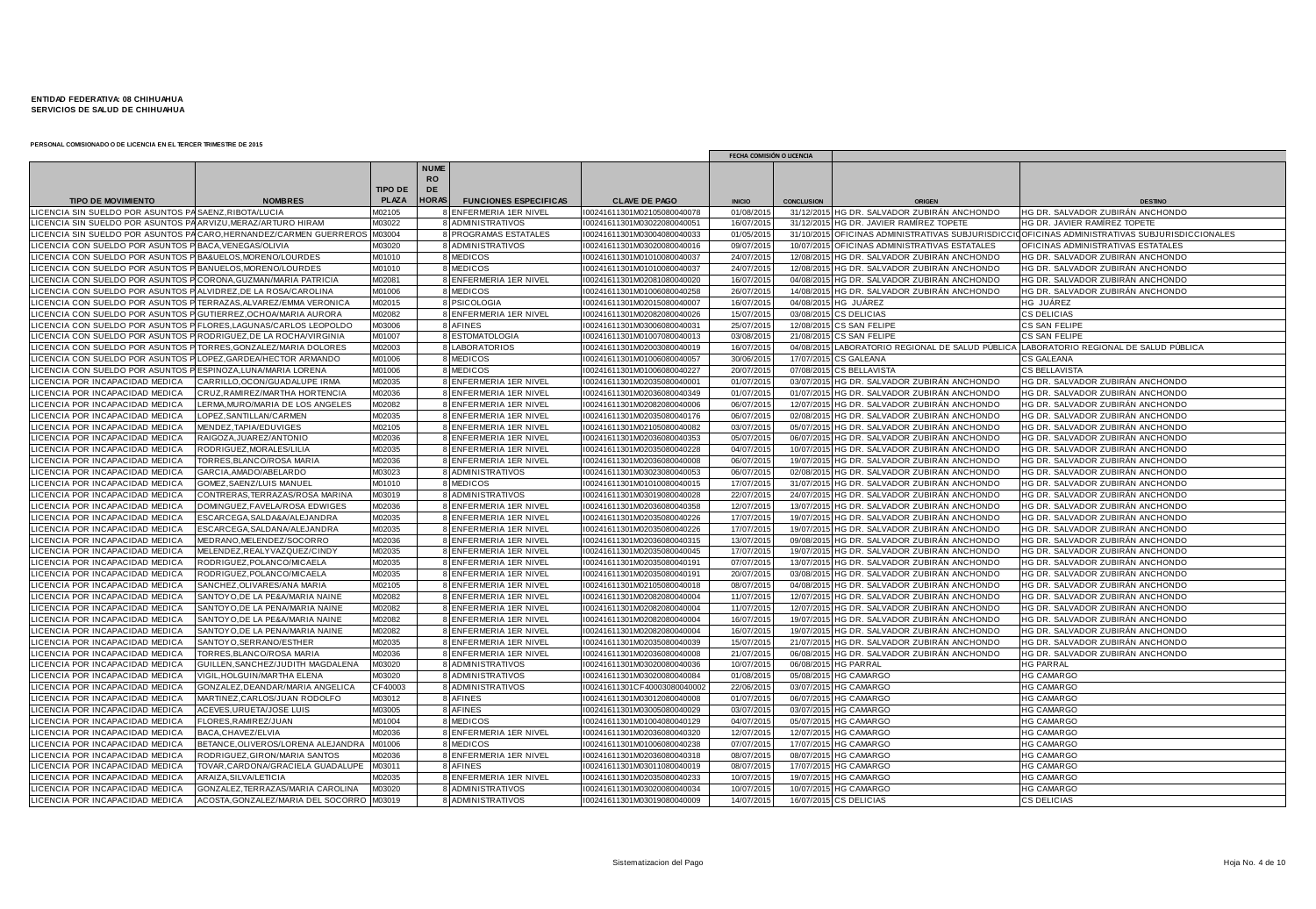|                                                         |                                           |                |              |                              |                             | FECHA COMISIÓN O LICENCIA |                   |                                                 |                                                                                              |
|---------------------------------------------------------|-------------------------------------------|----------------|--------------|------------------------------|-----------------------------|---------------------------|-------------------|-------------------------------------------------|----------------------------------------------------------------------------------------------|
|                                                         |                                           |                | <b>NUME</b>  |                              |                             |                           |                   |                                                 |                                                                                              |
|                                                         |                                           |                | <b>RO</b>    |                              |                             |                           |                   |                                                 |                                                                                              |
|                                                         |                                           | <b>TIPO DE</b> | <b>DE</b>    |                              |                             |                           |                   |                                                 |                                                                                              |
| <b>TIPO DE MOVIMIENTO</b>                               | <b>NOMBRES</b>                            | PLAZA          | <b>HORAS</b> | <b>FUNCIONES ESPECIFICAS</b> | <b>CLAVE DE PAGO</b>        | <b>INICIO</b>             | <b>CONCLUSION</b> | ORIGEN                                          | <b>DESTINO</b>                                                                               |
| ICENCIA POR INCAPACIDAD MEDICA                          | BANDA, BACA/MA. JESUS                     | M02036         |              | 8 ENFERMERIA 1ER NIVEL       | 00241611301M02036080040205  | 08/07/2015                |                   | 12/07/2015 CS VILLA JUÁREZ                      | CS VILLA JUÁREZ                                                                              |
| <b>CENCIA POR INCAPACIDAD MEDICA</b>                    | RAMIREZ.LOZANO/ARTURO                     | M01006         |              | <b>MEDICOS</b>               | 00241611301M01006080040054  | 07/07/2015                |                   | 09/07/2015 CS VILLA JUÁREZ                      | CS VILLA JUAREZ                                                                              |
| <b>CENCIA POR INCAPACIDAD MEDICA</b>                    | SANDOVAL, OCHOA/EIRA ESPERANZA            | CF40004        |              | 8 ADMINISTRATIVOS            | 00241611301CF4000408004000  | 07/07/2015                |                   | 10/07/2015 CS SAN FELIPE                        | CS SAN FELIPE                                                                                |
| ICENCIA POR INCAPACIDAD MEDICA                          | SANDOVAL, OCHOA/EIRA ESPERANZA            | CF40004        |              | 8 ADMINISTRATIVOS            | 00241611301CF4000408004000  | 13/07/2015                |                   | 27/07/2015 CS SAN FELIPE                        | CS SAN FELIPE                                                                                |
| CENCIA POR INCAPACIDAD MEDICA                           | NU&EZ.MONTA&EZ/VIRGINIA OLIVIA            | M01006         |              | 8 MEDICOS                    | 00241611301M01006080040262  | 15/07/2015                |                   | 17/07/2015 CS JOSÉ MARIANO JIMÉNEZ              | CS JOSÉ MARIANO JIMÉNEZ                                                                      |
| ICENCIA POR INCAPACIDAD MEDICA                          | NUNEZ, MONTANEZ/VIRGINIA OLIVIA           | M01006         |              | 8 MEDICOS                    | 00241611301M01006080040262  | 15/07/201                 |                   | 17/07/2015 CS JOSÉ MARIANO JIMÉNEZ              | CS JOSÉ MARIANO JIMÉNEZ                                                                      |
| ICENCIA POR INCAPACIDAD MEDICA                          | BALANDRAN, GONZALEZ/YOLANDA               | M02082         |              | 8 ENFERMERIA 1ER NIVEL       | 00241611301M02082080040049  | 01/07/201                 |                   | 03/07/2015 CS NUEVO CASAS GRANDES               | CS NUEVO CASAS GRANDES                                                                       |
| <b>CENCIA POR INCAPACIDAD MEDICA</b>                    | OMINGUEZ, MORALES/SYLVIA                  | M02035         |              | 8 ENFERMERIA 1ER NIVEL       | 00241611301M02035080040145  | 20/07/201                 |                   | 20/07/2015 CS NUEVO CASAS GRANDES               | CS NUEVO CASAS GRANDES                                                                       |
| ICENCIA POR INCAPACIDAD MEDICA                          | NU&EZ, PARRA/ALEJANDRO                    | M03024         |              | 8 ADMINISTRATIVOS            | 00241611301M03024080040080  | 14/07/2015                |                   | 14/07/2015 CAAPS CREEL                          | <b>CAAPS CREEL</b>                                                                           |
| ICENCIA POR INCAPACIDAD MEDICA                          | NUNEZ, PARRA/ALEJANDRO                    | M03024         |              | 8 ADMINISTRATIVOS            | 00241611301M03024080040080  | 14/07/2015                |                   | 14/07/2015 CAAPS CREEL                          | <b>CAAPS CREEL</b>                                                                           |
| ICENCIA POR INCAPACIDAD MEDICA                          | PACHECO, TORRES/CARLOS EDUARDO            | CF41015        |              | 8 MEDICOS                    | 00241611301CF4101508004000  | 01/07/2015                |                   | 02/07/2015 CS SAN FELIPE                        | CS SAN FELIPE                                                                                |
| <b>CENCIA POR INCAPACIDAD MEDICA</b>                    | LORES, LAGUNAS/CARLOS LEOPOLDO            | M03006         |              | 8 AFINES                     | 00241611301M03006080040031  | 02/07/201                 |                   | 22/07/2015 CS SAN FELIPE                        | CS SAN FELIPE                                                                                |
| ICENCIA POR INCAPACIDAD MEDIC.                          | SEPULVEDA, SERNA/ROSALINDA                | M03022         |              | 8 ADMINISTRATIVOS            | 00241611301M03022080040084  | 02/07/201                 |                   | 04/07/2015 CS SAN FELIPE                        | CS SAN FELIPE                                                                                |
| <b>ICENCIA POR INCAPACIDAD MEDICA</b>                   | MEJIA, HERRERA/MARIA DEL SOCORRO          | M01004         |              | 8 MEDICOS                    | 00241611301M01004080040104  | 02/07/2015                |                   | 02/07/2015 CS VILLA JUÁREZ                      | CS VILLA JUÁREZ                                                                              |
| ICENCIA POR INCAPACIDAD MEDICA                          | TARANGO, CARMONA/ESIQUIA                  | M02105         |              | 8 ENFERMERIA 1ER NIVEL       | 00241611301M02105080040129  | 03/07/201                 |                   | 05/07/2015 CS SAN FELIPE                        | CS SAN FELIPE                                                                                |
| ICENCIA POR INCAPACIDAD MEDIC/                          | SEPULVEDA, SERNA/ROSALINDA                | M03022         |              | 8 ADMINISTRATIVOS            | 00241611301M03022080040084  | 05/07/201                 |                   | 11/07/2015 CS SAN FELIPE                        | CS SAN FELIPE                                                                                |
| ICENCIA POR INCAPACIDAD MEDICA                          | PACHECO, TORRES/CARLOS EDUARDO            | CF41015        |              | 8 MEDICOS                    | 00241611301CF41015080040007 | 13/07/2015                |                   | 19/07/2015 CS SAN FELIPE                        | CS SAN FELIPE                                                                                |
| ICENCIA POR INCAPACIDAD MEDICA                          | ROJO, CHAVEZ/ANGEL ESTEFANIA              | M03023         |              | 8 ADMINISTRATIVOS            | 00241611301M03023080040065  | 16/07/2015                |                   | 20/07/2015 LABORATORIO REGIONAL DE SALUD PÚBLIC | LABORATORIO REGIONAL DE SALUD PÚBLICA                                                        |
| <b>CENCIA POR INCAPACIDAD MEDICA</b>                    | ROJO, CHAVEZ/ANGEL ESTEFANIA              | M03023         |              | 7 ADMINISTRATIVOS            | 00241611301M03023080040065  | 16/07/201                 |                   | 20/07/2015 LABORATORIO REGIONAL DE SALUD PÚBLI  | LABORATORIO REGIONAL DE SALUD PÚBLICA                                                        |
| <b>CENCIA POR INCAPACIDAD MEDICA</b>                    | CHACON, GAMBOA/LORENA ALEJANDRA           | M02105         |              | 8 ENFERMERIA 1ER NIVEL       | 00241611301M02105080040074  | 04/07/201                 |                   | 05/07/2015 HG DR. SALVADOR ZUBIRÁN ANCHONDO     | HG DR. SALVADOR ZUBIRÁN ANCHONDO                                                             |
| ICENCIA POR INCAPACIDAD MEDICA                          | MENDEZ, AGUILA/ADRIANA                    | M03021         |              | 8 ADMINISTRATIVOS            | 00241611301M03021080040024  | 14/07/2015                |                   | 10/08/2015 OFICINAS ADMINISTRATIVAS ESTATALES   | OFICINAS ADMINISTRATIVAS ESTATALES                                                           |
| ICENCIA POR INCAPACIDAD MEDICA                          | FLORES, PEREZ/SOCORRO GRACIELA            | M02058         |              | 8 ESTADISTICA                | 00241611301M02058080040019  | 20/07/2015                |                   | 26/07/2015 OFICINAS ADMINISTRATIVAS ESTATALES   | OFICINAS ADMINISTRATIVAS ESTATALES                                                           |
| <b>ICENCIA POR INCAPACIDAD MEDICA</b>                   | PONCE, SANCHEZ/CESAR ARMANDO              | M01006         |              | 6 MEDICOS                    | 00241611301M0100608004001   | 17/07/201                 |                   | 31/07/2015 OFICINAS ADMINISTRATIVAS ESTATALES   | OFICINAS ADMINISTRATIVAS ESTATALES                                                           |
| <b>CENCIA POR INCAPACIDAD MEDICA</b>                    | POSADA, JASSO/ARMANDO                     | CF40003        |              | 8 ADMINISTRATIVOS            | 00241611301CF4000308004001  | 24/07/201                 |                   | 15/08/2015 HC GÓMEZ FARÍAS                      | HC GÓMEZ FARÍAS                                                                              |
| ICENCIA POR INCAPACIDAD MEDICA                          | CHAPARRO, MONTA&ES/DORA                   | M02035         |              | 8 ENFERMERIA 1ER NIVEL       | 00241611301M02035080040122  | 03/07/201                 |                   | 16/07/2015 CS SANTA ROSA                        | <b>CS SANTA ROSA</b>                                                                         |
| <b>CENCIA POR INCAPACIDAD MEDICA</b>                    | CHAPARRO, MONTANES/DORA                   | M02035         |              | 8 ENFERMERIA 1ER NIVEL       | 00241611301M02035080040122  | 03/07/2015                |                   | 16/07/2015 CS SANTA ROSA                        | <b>CS SANTA ROSA</b>                                                                         |
| ICENCIA POR INCAPACIDAD MEDICA                          | CHAPARRO, MONTANEZ/DORA                   | M02035         |              | 8 ENFERMERIA 1ER NIVEL       | 00241611301M02035080040122  | 03/07/2015                |                   | 16/07/2015 CS SANTA ROSA                        | <b>CS SANTA ROSA</b>                                                                         |
| ICENCIA POR INCAPACIDAD MEDICA                          | GUTIERREZ, NAVA/GABRIELA                  | M02029         |              | 8 PARAMEDICA                 | 00241611301M02029080040008  | 01/08/201                 |                   | 03/08/2015 LABORATORIO REGIONAL DE SALUD PÚBLIC | LABORATORIO REGIONAL DE SALUD PÚBLICA                                                        |
| <b>CENCIA POR INCAPACIDAD MEDICA</b>                    | CHAPARRO, DELGADILLO/ARTURO ROBER         | M01007         |              | 8 ESTOMATOLOGIA              | 00241611301M01007080040023  | 06/07/201                 |                   | 07/07/2015 CS DR. ARTEMIO GALLEGOS LANDEROS     | CS DR. ARTEMIO GALLEGOS LANDEROS                                                             |
| ICENCIA POR INCAPACIDAD MEDICA                          | GONZALEZ, PORRAS/VICENTE ARTURO           | M03006         |              | 8 AFINES                     | 00241611301M03006080040021  | 14/07/2015                |                   | 10/08/2015 HG DR. SALVADOR ZUBIRÁN ANCHONDO     | HG DR. SALVADOR ZUBIRÁN ANCHONDO                                                             |
| ICENCIA POR INCAPACIDAD MEDICA                          | LORES, BARRIENTOS/JOSE ANTONIO            | CF41001        |              | 8 MEDICOS                    | 00241611301CF4100108004000  | 04/07/201                 |                   | 05/07/2015 CAAPS AGUILAS DE ZARAGOZA            | CAAPS ÁGUILAS DE ZARAGOZA                                                                    |
| <b>CENCIA POR INCAPACIDAD MEDICA</b>                    | ESPINOZA, LUNA/MARIA LORENA               | M01006         |              | 8 MEDICOS                    | 00241611301M01006080040227  | 01/07/2015                |                   | 03/07/2015 CS BELLAVISTA                        | CS BELLAVISTA                                                                                |
| ICENCIA POR INCAPACIDAD MEDICA                          | ESPINOZA, LUNA/MARIA LORENA               | M01006         |              | 8 MEDICOS                    | 00241611301M01006080040227  | 09/07/2015                |                   | 17/07/2015 CS BELLAVISTA                        | <b>CS BELLAVISTA</b>                                                                         |
| ICENCIA POR INCAPACIDAD MEDICA                          | GARCIA, GONZALEZ/MARTHA                   | M02036         |              | 8 ENFERMERIA 1ER NIVEL       | 00241611301M02036080040176  | 16/07/2015                |                   | 02/08/2015 CS HIDALGO                           | CS HIDALGO                                                                                   |
| ICENCIA POR INCAPACIDAD MEDICA                          | MARROQUIN, LEAL/GUSTAVO                   | CF41004        |              | 8 MEDICOS                    | 00241611301CF4100408004000  | 02/07/2015                |                   | 28/07/2015 CS GALEANA                           | CS GALEANA                                                                                   |
| <b>CENCIA POR INCAPACIDAD MEDICA</b>                    | ORTEGA, CASTILLO/SAMUEL                   | M01006         |              | 8 MEDICOS                    | 00241611301M01006080040143  | 01/07/2015                |                   | 15/07/2015 CS GALEANA                           | <b>CS GALEANA</b>                                                                            |
| ICENCIA POR INCAPACIDAD MEDIC/                          | PEREZ, PI&A/CARLOS MARIO                  | M01008         |              | 8 MEDICOS                    | 00241611301M01008080040006  | 08/07/201                 |                   | 10/07/2015 CS BELLAVISTA                        | <b>CS BELLAVISTA</b>                                                                         |
| ICENCIA POR INCAPACIDAD MEDICA                          | PEREZ, PINA/CARLOS MARIO                  | M01008         |              | <b>MEDICOS</b>               | 00241611301M01008080040006  | 08/07/201                 |                   | 10/07/2015 CS BELLAVISTA                        | <b>CS BELLAVISTA</b>                                                                         |
| ICENCIA POR INCAPACIDAD MEDICA                          | PEREZ, PI&A/CARLOS MARIO                  | M01008         |              | 8 MEDICOS                    | 00241611301M01008080040006  | 13/07/2015                |                   | 19/07/2015 CS BELLAVISTA                        | CS BELLAVISTA                                                                                |
| ICENCIA POR INCAPACIDAD MEDIC/                          | PEREZ.PINA/CARLOS MARIO                   | M01008         |              | 8 MEDICOS                    | 00241611301M01008080040006  | 13/07/201                 |                   | 19/07/2015 CS BELLAVISTA                        | <b>CS BELLAVISTA</b>                                                                         |
| CENCIA POR INCAPACIDAD MEDICA                           | ROBLES, FLORES/BEATRIZ                    | M02036         |              | 8 ENFERMERIA 1ER NIVEL       | 00241611301M02036080040376  | 14/07/2015                |                   |                                                 | 15/07/2015 OFICINAS ADMINISTRATIVAS JURISDICCIONAL OFICINAS ADMINISTRATIVAS JURISDICCIONALES |
| ICENCIA POR INCAPACIDAD MEDICA                          | ROBLES, FLORES/BEATRIZ                    | M02036         |              | 8 ENFERMERIA 1ER NIVEL       | 00241611301M02036080040376  | 16/07/2015                |                   |                                                 | 17/07/2015 OFICINAS ADMINISTRATIVAS JURISDICCIONAL OFICINAS ADMINISTRATIVAS JURISDICCIONALES |
| ICENCIA POR INCAPACIDAD MEDIC/                          | MEDINA, SALAIS/MARIA GUADALUPE            | M01008         |              | 8 MEDICOS                    | 00241611301M01008080040022  | 22/07/201                 |                   | 15/08/2015 CS HIDALGO                           | CS HIDALGO                                                                                   |
| <b>CENCIA POR INCAPACIDAD MEDICA</b>                    | MEDINA, GONZALEZ/MARTHA ESTELA            | M03020         |              | 8 ADMINISTRATIVOS            | 00241611301M03020080040098  | 14/07/2015                |                   |                                                 | 20/07/2015 OFICINAS ADMINISTRATIVAS JURISDICCIONAL OFICINAS ADMINISTRATIVAS JURISDICCIONALES |
| ICENCIA POR INCAPACIDAD MEDICA                          | CHACON, GAMBOA/LORENA ALEJANDRA           | M02105         |              | 8 ENFERMERIA 1ER NIVEL       | 00241611301M02105080040074  | 08/07/2015                |                   | 04/08/2015 HG DR. SALVADOR ZUBIRÁN ANCHONDO     | HG DR. SALVADOR ZUBIRÁN ANCHONDO                                                             |
| ICENCIA POR INCAPACIDAD MEDICA                          | GARCIA, ANZURES/BRISSIA IBETTE            | M02001         |              | 8 LABORATORIOS               | 00241611301M02001080040006  | 27/07/2015                |                   |                                                 | 29/07/2015 CENTRO ESTATAL DE TRANSFUSIÓN SANGUÍN CENTRO ESTATAL DE TRANSFUSIÓN SANGUÍNEA     |
| ICENCIA POR INCAPACIDAD MEDIC.                          | GARCIA, ANZURES/BRISSIA IBETTE            | M02001         |              | 8 LABORATORIOS               | 00241611301M02001080040006  | 21/07/201                 | 22/07/2015        | 5 CENTRO ESTATAL DE TRANSFUSIÓN SANGU           | IN CENTRO ESTATAL DE TRANSFUSIÓN SANGUÍNEA                                                   |
| ICENCIA SIN SUELDO POR ASUNTOS PA SAENZ, MARTINEZ/JESUS |                                           | M02050         |              | 8 NUTRICION                  | 00241611301M02050080040006  | 01/08/2015                |                   |                                                 | 31/12/2015 OFICINAS ADMINISTRATIVAS JURISDICCIONAL OFICINAS ADMINISTRATIVAS JURISDICCIONALES |
| <b>CENCIA CON SUELDO POR ASUNTOS</b>                    | ACOSTA, GONZALEZ/MARIA DEL SOCORRO M03019 |                |              | 8 ADMINISTRATIVOS            | 00241611301M03019080040009  | 03/08/201                 |                   | 14/08/2015 CS DELICIAS                          | <b>CS DELICIAS</b>                                                                           |
| <b>CENCIA CON SUELDO POR ASUNTO:</b>                    | CAZARES, FLORES/LYDIA                     | M03019         |              | 8 ADMINISTRATIVOS            | 00241611301M03019080040023  | 04/08/201                 |                   | 06/08/2015 CECAN DE CHIHUAHUA                   | CECAN DE CHIHUAHUA                                                                           |
| ICENCIA POR INCAPACIDAD MEDICA                          | MURRIETA,GALAVIZ/DIANA DEL SOCORRO        | M02035         |              | 8 ENFERMERIA 1ER NIVEL       | 00241611301M02035080040024  | 08/07/2015                |                   | 14/07/2015 CS TÉMORIS                           | <b>CS TÉMORIS</b>                                                                            |
| LICENCIA POR INCAPACIDAD MEDICA                         | SANTOY O. PACHECO/CESAR IVAN              | M01007         |              | 8 ESTOMATOLOGIA              | 00241611301M01007080040004  | 15/07/201                 |                   | 21/07/2015 CS SANTA INÉS                        | <b>CS SANTA INÉS</b>                                                                         |
| LICENCIA POR INCAPACIDAD MEDICA                         | ARMENTA, ESCALANTE/OSBALDO                | M02058         |              | <b>8 ESTADISTICA</b>         | 00241611301M02058080040003  | 21/07/2015                |                   | 23/07/2015 CS TÉMORIS                           | <b>CS TÉMORIS</b>                                                                            |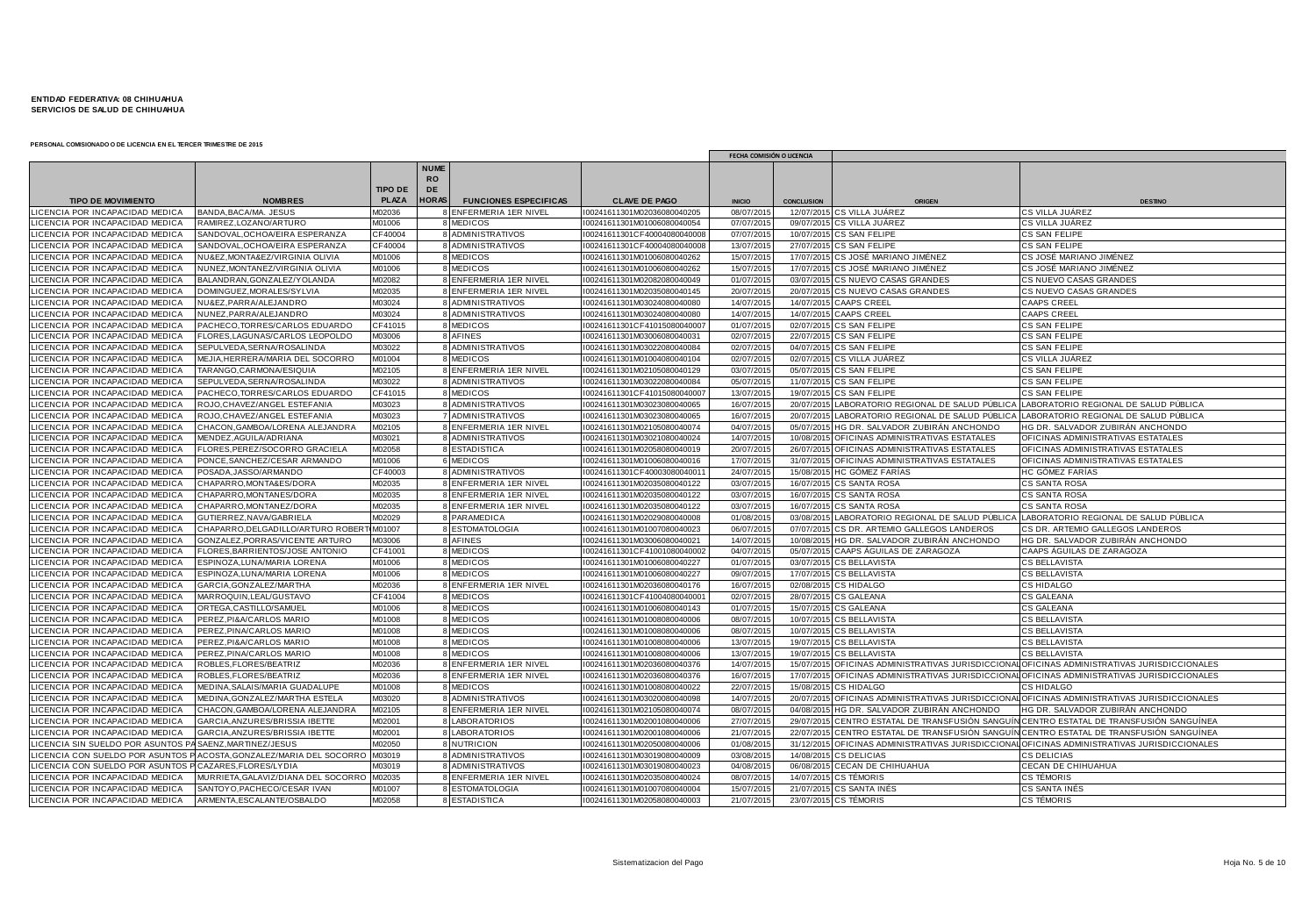|                                                                         |                                                           |                |                                |                              |                                                           | FECHA COMISIÓN O LICENCIA |                   |                                                   |                                                                                                           |
|-------------------------------------------------------------------------|-----------------------------------------------------------|----------------|--------------------------------|------------------------------|-----------------------------------------------------------|---------------------------|-------------------|---------------------------------------------------|-----------------------------------------------------------------------------------------------------------|
|                                                                         |                                                           | <b>TIPO DE</b> | <b>NUME</b><br><b>RO</b><br>DE |                              |                                                           |                           |                   |                                                   |                                                                                                           |
| <b>TIPO DE MOVIMIENTO</b>                                               | <b>NOMBRES</b>                                            | <b>PLAZA</b>   | <b>HORAS</b>                   | <b>FUNCIONES ESPECIFICAS</b> | <b>CLAVE DE PAGO</b>                                      | <b>INICIO</b>             | <b>CONCLUSION</b> | ORIGE                                             | <b>DESTING</b>                                                                                            |
| LICENCIA POR INCAPACIDAD MEDICA                                         | GARCIA, RAMIREZ/HILDA LORENA                              | A02035         |                                | ENFERMERIA 1ER NIVEL         | I00241611301M02035080040011                               | 02/08/201                 |                   | 23/08/2015 UM ESI CHÍNIPAS (PALMAREJO)            | UM ESI CHÍNIPAS (PALMAREJO                                                                                |
| LICENCIA POR INCAPACIDAD MEDICA                                         | HUERTA.FLORES/ROSA ISELA                                  | M03022         |                                | 8 ADMINISTRATIVOS            | I00241611301M03022080040056                               | 16/07/201                 | 17/07/2015        |                                                   | OFICINAS ADMINISTRATIVAS JURISDICCIONAL OFICINAS ADMINISTRATIVAS JURISDICCIONALES                         |
| <b>CENCIA POR INCAPACIDAD MEDICA</b>                                    | FLORES, PEREZ/SOCORRO GRACIELA                            | M02058         |                                | 8 ESTADISTICA                | 00241611301M02058080040019                                | 30/07/201                 |                   | 05/08/2015 OFICINAS ADMINISTRATIVAS ESTATALES     | OFICINAS ADMINISTRATIVAS ESTATALES                                                                        |
| LICENCIA POR INCAPACIDAD MEDICA                                         | FLORES, PEREZ/SOCORRO GRACIELA                            | M02058         |                                | 8 ESTADISTICA                | I00241611301M02058080040019                               | 06/08/201                 | 12/08/201         | OFICINAS ADMINISTRATIVAS ESTATALES                | OFICINAS ADMINISTRATIVAS ESTATALES                                                                        |
| ICENCIA POR INCAPACIDAD MEDICA                                          | PONCE, SANCHEZ/CESAR ARMANDO                              | M01006         |                                | 6 MEDICOS                    | 00241611301M01006080040016                                | 01/08/201                 |                   | 10/08/2015 OFICINAS ADMINISTRATIVAS ESTATALES     | OFICINAS ADMINISTRATIVAS ESTATALES                                                                        |
| ICENCIA POR INCAPACIDAD MEDICA                                          | FALOMIR, AGUIRRE/MARIA ELENA ELIZABE                      | M02015         |                                | 8 PSICOLOGIA                 | 00241611301M02015080040003                                | 15/07/201                 | 28/07/2015        | OFICINAS ADMINISTRATIVAS ESTATALES                | OFICINAS ADMINISTRATIVAS ESTATALES                                                                        |
| LICENCIA POR INCAPACIDAD MEDICA                                         | HERMOSILLO, ORONOZ/IGNACIO                                | CF41076        |                                | 8 PARAMEDICA                 | I00241611301CF41076080040006                              | 10/07/201                 |                   | 06/08/2015 OFICINAS ADMINISTRATIVAS ESTATALES     | OFICINAS ADMINISTRATIVAS ESTATALES                                                                        |
| CENCIA POR INCAPACIDAD MEDICA                                           | HERRERA. VILLARREAL/ERIKA IVONNE                          | M02072         |                                | 8 TRABAJO SOCIAL             | 00241611301M02072080040003                                | 01/07/201                 |                   | 07/07/2015 OFICINAS ADMINISTRATIVAS ESTATALES     | OFICINAS ADMINISTRATIVAS ESTATALES                                                                        |
| ICENCIA POR INCAPACIDAD MEDICA                                          | VIGIL, HOLGUIN/MARTHA ELENA                               | M03020         |                                | 8 ADMINISTRATIVOS            | 00241611301M03020080040084                                | 06/08/201                 | 31/08/2015        | <b>HG CAMARGO</b>                                 | <b>HG CAMARGO</b>                                                                                         |
| <b>CENCIA POR INCAPACIDAD MEDICA</b>                                    | MEDRANO, MELENDEZ/SOCORRO                                 | M02036         |                                | 8 ENFERMERIA 1ER NIVEL       | 00241611301M02036080040315                                | 10/08/201                 |                   | 31/08/2015 HG DR. SALVADOR ZUBIRÁN ANCHONDO       | HG DR. SALVADOR ZUBIRÁN ANCHONDO                                                                          |
| <b>CENCIA POR INCAPACIDAD MEDICA</b>                                    | SANCHEZ, OLIVARES/ANA MARIA                               | M02105         |                                | 8 ENFERMERIA 1ER NIVEL       | I00241611301M02105080040018                               | 05/08/201                 |                   | 31/08/2015 HG DR. SALVADOR ZUBIRÁN ANCHONDO       | HG DR. SALVADOR ZUBIRÁN ANCHONDO                                                                          |
| <b>CENCIA POR INCAPACIDAD MEDICA</b>                                    | RAMIREZ, MORALES/NAYELI                                   | M02081         |                                | 8 ENFERMERIA 1ER NIVEL       | I00241611301M02081080040017                               | 27/07/201                 |                   | 16/08/2015 CECAN DE CHIHUAHUA                     | CECAN DE CHIHUAHUA                                                                                        |
| ICENCIA POR INCAPACIDAD MEDICA                                          | CAZARES, FLORES/LYDIA                                     | M03019         |                                | 8 ADMINISTRATIVOS            | I00241611301M03019080040023                               | 14/07/201                 |                   | 14/07/2015 CECAN DE CHIHUAHUA                     | CECAN DE CHIHUAHUA                                                                                        |
| LICENCIA POR INCAPACIDAD MEDICA                                         | ALVARADO, ARROYO/YOLANDA GUADALUF                         | M02105         |                                | 8 ENFERMERIA 1ER NIVEL       | I00241611301M02105080040117                               | 30/07/201                 |                   | 10/08/2015 CECAN DE CHIHUAHUA                     | CECAN DE CHIHUAHUA                                                                                        |
| CENCIA POR INCAPACIDAD MEDICA                                           | OPEZ, PEREZ/TERESA                                        | M02036         |                                | 8 ENFERMERIA 1ER NIVEL       | 00241611301M02036080040366                                | 20/07/201                 |                   | 24/07/2015 HG DR. JAVIER RAMÍREZ TOPETE           | HG DR. JAVIER RAMÍREZ TOPETE                                                                              |
| LICENCIA POR INCAPACIDAD MEDICA                                         | ARCIBA, MELENDEZ/CESAR ARMANDO                            | M01004         |                                | 8 MEDICOS                    | I00241611301M01004080040001                               | 03/08/201                 | 16/08/201         | HG DR. JAVIER RAMÍREZ TOPETE                      | HG DR. JAVIER RAMÍREZ TOPETE                                                                              |
| ICENCIA POR INCAPACIDAD MEDICA                                          | RAMIREZ, VALLES/MARTHA XOCHITL                            | M03021         |                                | 8 ADMINISTRATIVOS            | I00241611301M03021080040041                               | 28/07/201                 |                   | 10/08/2015 CS CUAUHTÉMOC                          | CS CUAUHTÉMOC                                                                                             |
| ICENCIA POR INCAPACIDAD MEDICA                                          | CALLEROS, VELARDE/EDUARDO ENRIQUE                         | 01004          |                                | <b>MEDICOS</b>               | I00241611301M01004080040158                               | 17/07/201                 | 17/07/201         | <b>HG CAMARGO</b>                                 | <b>HG CAMARGO</b>                                                                                         |
| LICENCIA POR INCAPACIDAD MEDICA                                         | BETANCE, OLIVEROS/LORENA ALEJANDRA                        | M01006         |                                | 8 MEDICOS                    | I00241611301M01006080040238                               | 18/07/201                 |                   | 27/07/2015 HG CAMARGO                             | <b>HG CAMARGO</b>                                                                                         |
| <b>ICENCIA POR INCAPACIDAD MEDICA</b>                                   | MARTINEZ, CARLOS/JUAN RODOLFO                             | M03012         |                                | 8 AFINES                     | I00241611301M03012080040008                               | 27/07/201                 |                   | 31/07/2015 HG CAMARGO                             | <b>HG CAMARGO</b>                                                                                         |
| LICENCIA POR INCAPACIDAD MEDICA                                         | RODRIGUEZ, GIRON/MARIA SANTOS                             | M02036         |                                | 8 ENFERMERIA 1ER NIVEL       | I00241611301M02036080040318                               | 29/07/201                 |                   | 29/07/2015 HG CAMARGO                             | <b>HG CAMARGO</b>                                                                                         |
| <b>ICENCIA POR INCAPACIDAD MEDICA</b>                                   | SOLIS, HERNANDEZ/FRANCISCO JAVIER                         | M01004         |                                | 8 MEDICOS                    | 00241611301M01004080040014                                | 30/07/201                 |                   | 03/08/2015 HG CAMARGO                             | <b>HG CAMARGO</b>                                                                                         |
| <b>CENCIA POR INCAPACIDAD MEDICA</b>                                    | MATIAS, CORDOVA/MIGUEL ANGEI                              | M01004         |                                | 8 MEDICOS                    | I00241611301M01004080040044                               | 04/07/201                 |                   | 18/07/2015 HC GÓMEZ FARÍAS                        | HC GÓMEZ FARÍAS                                                                                           |
| LICENCIA POR INCAPACIDAD MEDICA                                         | MATIAS, CORDOVA/MIGUEL ANGEL                              | M01004         |                                | 8 MEDICOS                    | I00241611301M01004080040044                               | 25/07/201                 |                   | 09/08/2015 HC GÓMEZ FARÍAS                        | HC GÓMEZ FARÍAS                                                                                           |
| ICENCIA POR INCAPACIDAD MEDICA                                          | PALMA, FIGUEROA/MY RNA                                    | M02031         |                                | 8 ENFERMERIA 1ER NIVEL       | I00241611301M02031080040061                               | 14/07/201                 |                   | 20/07/2015 HG JUÁREZ                              | HG JUÁREZ                                                                                                 |
| <b>ICENCIA POR INCAPACIDAD MEDICA</b>                                   | PALMA, FIGUEROA/MY RNA                                    | M02031         |                                | 8 ENFERMERIA 1ER NIVEL       | I00241611301M02031080040061                               | 21/07/201                 |                   | 27/07/2015 HG JUÁREZ                              | HG JUÁREZ                                                                                                 |
| ICENCIA POR INCAPACIDAD MEDICA                                          | PALMA, FIGUEROA/MY RNA                                    | M02031         |                                | 8 ENFERMERIA 1ER NIVEL       | 00241611301M02031080040061                                | 28/07/201                 |                   | 03/08/2015 HG JUÁREZ                              | HG JUÁREZ                                                                                                 |
| LICENCIA POR INCAPACIDAD MEDICA                                         | BAEZA, ROSETTE/ALBERTO                                    | M01006         |                                | 8 MEDICOS                    | I00241611301M01006080040194                               | 13/07/201                 |                   | 15/07/2015 CS DELICIAS                            | <b>CS DELICIAS</b>                                                                                        |
| ICENCIA POR INCAPACIDAD MEDICA                                          | FARIAS, RUIZ/ADRIANA                                      | M01006         |                                | 8 MEDICOS                    | I00241611301M01006080040063                               | 14/07/201                 |                   | 16/07/2015 CS DELICIAS                            | <b>CS DELICIAS</b>                                                                                        |
| <b>ICENCIA POR INCAPACIDAD MEDICA</b>                                   | BAEZA, ROSETTE/ALBERTO                                    | M01006         |                                | <b>MEDICOS</b>               | I00241611301M01006080040194                               | 16/07/201                 | 17/07/201         | <b>CS DELICIAS</b>                                | <b>CS DELICIAS</b>                                                                                        |
| LICENCIA POR INCAPACIDAD MEDICA                                         | BENITEZ, RODRIGUEZ/HILDA CRISTINA                         | M02035         |                                | 8 ENFERMERIA 1ER NIVEL       | I00241611301M02035080040246                               | 23/07/201                 |                   |                                                   | 19/08/2015 OFICINAS ADMINISTRATIVAS JURISDICCIONAL OFICINAS ADMINISTRATIVAS JURISDICCIONALES DE CHIHUAHUA |
| ICENCIA POR INCAPACIDAD MEDICA                                          | CARREON, MUNDO/NORMA LETICIA                              | M03022         |                                | 8 ADMINISTRATIVOS            | 00241611301M03022080040014                                | 27/07/201                 |                   |                                                   | 27/07/2015 OFICINAS ADMINISTRATIVAS JURISDICCIONAL OFICINAS ADMINISTRATIVAS JURISDICCIONALES DE CHIHUAHUA |
| LICENCIA POR INCAPACIDAD MEDICA                                         | ESQUIVEL, ROSALES/TERESA                                  | M02036         |                                | 8 ENFERMERIA 1ER NIVEL       | I00241611301M02036080040001                               | 26/07/201                 |                   | 22/08/2015 CS DOS DE OCTUBRE                      | CS DOS DE OCTUBRE                                                                                         |
| <b>CENCIA POR INCAPACIDAD MEDICA</b>                                    | MENDEZ, ENRIQUEZ/MARIA TERESA                             | M02068         |                                | 8 PROGRAMAS ESTATALES        | 00241611301M02068080040007                                | 16/07/201                 |                   |                                                   | 22/07/2015 OFICINAS ADMINISTRATIVAS JURISDICCIONAL OFICINAS ADMINISTRATIVAS JURISDICCIONALES DE CHIHUAHUA |
| CENCIA POR INCAPACIDAD MEDICA                                           | SANCHEZ, CHACON/ARMANDO                                   | M01008         |                                | 6 MEDICOS                    | 00241611301M01008080040034                                | 20/07/201                 |                   | 20/07/2015 CS DELICIAS                            | <b>S DELICIAS</b>                                                                                         |
| ICENCIA POR INCAPACIDAD MEDICA                                          | SAN EMETERIO, YA&EZ/JOSE ENRIQUE                          | M03019         |                                | 8 ADMINISTRATIVOS            | I00241611301M03019080040103                               | 20/07/201                 |                   | 16/08/2015 OFICINAS ADMINISTRATIVAS JURISDICCIONA | OFICINAS ADMINISTRATIVAS JURISDICCIONALES DE CHIHUAHUA                                                    |
| LICENCIA POR INCAPACIDAD MEDICA                                         | SAN EMETERIO, YANEZ/JOSE ENRIQUE                          | M03019         |                                | 8 ADMINISTRATIVOS            | I00241611301M03019080040103                               | 20/07/201                 |                   |                                                   | 16/08/2015 OFICINAS ADMINISTRATIVAS JURISDICCIONAL OFICINAS ADMINISTRATIVAS JURISDICCIONALES DE CHIHUAHUA |
| ICENCIA POR INCAPACIDAD MEDICA                                          | TRILLO, DOMINGUEZ/JESUS FERNANDO                          | M01006         |                                | 8 MEDICOS                    | I00241611301M01006080040198                               | 16/07/201                 |                   | 16/07/2015 CESSA MEOQUI                           | <b>CESSA MEOQUI</b>                                                                                       |
| <b>CENCIA POR INCAPACIDAD MEDICA</b>                                    | MENDEZ, AGUILA/ADRIANA                                    | A03021         |                                | 8 ADMINISTRATIVOS            | 00241611301M03021080040024                                | 11/08/201                 |                   | 31/08/2015 OFICINAS ADMINISTRATIVAS ESTATALES     | OFICINAS ADMINISTRATIVAS ESTATALES                                                                        |
| ICENCIA POR INCAPACIDAD MEDICA                                          | DE LA CRUZ, CASTA&EDA/ELMA                                | M03018         |                                | 8 ADMINISTRATIVOS            | I00241611301M03018080040008                               | 05/08/201                 |                   | 07/08/2015 HG DR. SALVADOR ZUBIRÁN ANCHONDO       | HG DR. SALVADOR ZUBIRÁN ANCHONDO                                                                          |
| <b>CENCIA POR INCAPACIDAD MEDICA</b>                                    |                                                           | M03018         |                                | 8 ADMINISTRATIVOS            |                                                           | 05/08/201                 |                   | HG DR. SALVADOR ZUBIRÁN ANCHONDO                  | HG DR. SALVADOR ZUBIRÁN ANCHONDO                                                                          |
| <b>CENCIA POR INCAPACIDAD MEDICA</b>                                    | DE LA CRUZ, CASTANEDA/ELMA<br>ALVAREZ, LARA/JESUS GERARDO | M02036         |                                | 8 ENFERMERIA 1ER NIVEL       | 00241611301M03018080040008<br>I00241611301M02036080040216 | 08/08/201                 | 07/08/20          | 09/08/2015 HG DR. SALVADOR ZUBIRÁN ANCHONDO       | HG DR. SALVADOR ZUBIRÁN ANCHONDO                                                                          |
| LICENCIA POR INCAPACIDAD MEDICA                                         | MEDINA, SALAIS/MARIA GUADALUPE                            | M01008         |                                | 8 MEDICOS                    | I00241611301M01008080040022                               | 16/08/201                 |                   | 18/08/2015 CS HIDALGO                             | CS HIDALGO                                                                                                |
|                                                                         |                                                           | CF41004        |                                |                              |                                                           | 29/07/201                 |                   |                                                   |                                                                                                           |
| <b>CENCIA POR INCAPACIDAD MEDICA</b>                                    | MARROQUIN, LEAL/GUSTAVO                                   | M01006         |                                | 8 MEDICOS                    | 00241611301CF41004080040001                               | 20/07/201                 |                   | 25/08/2015 CS GALEANA                             | CS GALEANA                                                                                                |
| LICENCIA POR INCAPACIDAD MEDICA<br><b>CENCIA POR INCAPACIDAD MEDICA</b> | ORTEGA, CASTILLO/SAMUEL<br>PEREZ, PI&A/CARLOS MARIO       | M01008         |                                | 8 MEDICOS<br><b>MEDICOS</b>  | I00241611301M01006080040143<br>00241611301M01008080040006 | 20/07/201                 |                   | 22/07/2015 CS GALEANA                             | <b>CS GALEANA</b><br>CS BELLAVISTA                                                                        |
|                                                                         |                                                           |                |                                |                              |                                                           |                           |                   | 26/07/2015 CS BELLAVISTA                          |                                                                                                           |
| CENCIA POR INCAPACIDAD MEDICA                                           | PEREZ, PINA/CARLOS MARIO                                  | M01008         |                                | 8 MEDICOS                    | 00241611301M01008080040006                                | 20/07/201                 | 26/07/2015        | <b>CS BELLAVISTA</b>                              | <b>CS BELLAVISTA</b>                                                                                      |
| ICENCIA POR INCAPACIDAD MEDICA                                          | PUERTAS, RINCONES/HECTOR                                  | M01006         |                                | 8 MEDICOS                    | I00241611301M01006080040062                               | 24/07/201                 |                   |                                                   | 26/07/2015 OFICINAS ADMINISTRATIVAS JURISDICCIONAL OFICINAS ADMINISTRATIVAS JURISDICCIONALES              |
| <b>CENCIA POR INCAPACIDAD MEDICA</b>                                    | ZAVALA, SORIA/JULIO                                       | M01006         |                                | 8 MEDICOS                    | I00241611301M01006080040226                               | 16/06/201                 |                   | 13/07/2015 CS BELLAVISTA                          | CS BELLAVISTA                                                                                             |
| <b>ICENCIA POR INCAPACIDAD MEDICA</b>                                   | ZAVALA, SORIA/JULIO                                       | M01006         |                                | 8 MEDICOS                    | I00241611301M01006080040226                               | 14/07/201                 |                   | 15/07/2015 CS BELLAVISTA                          | CS BELLAVISTA                                                                                             |
| <b>CENCIA POR INCAPACIDAD MEDICA</b>                                    | PUERTAS.LOPEZ/HECTOR                                      | M01006         |                                | 8 MEDICOS                    | 00241611301M01006080040207                                | 22/07/201                 |                   | 24/07/2015 CAAPS AGUILAS DE ZARAGOZA              | CAAPS AGUILAS DE ZARAGOZA                                                                                 |
| LICENCIA POR INCAPACIDAD MEDICA                                         | PUERTAS, LOPEZ/HECTOR                                     | M01006         |                                | 8 MEDICOS                    | 00241611301M01006080040207                                | 27/07/201                 |                   | 27/07/2015 CAAPS AGUILAS DE ZARAGOZA              | CAAPS ÁGUILAS DE ZARAGOZA                                                                                 |
| LICENCIA POR INCAPACIDAD MEDICA                                         | HOLGUIN, LOPEZ/CARMEN                                     | F40004         |                                | 8 ADMINISTRATIVOS            | I00241611301CF40003080040006                              | 14/07/201                 |                   |                                                   | 15/07/2015 OFICINAS ADMINISTRATIVAS JURISDICCIONAL OFICINAS ADMINISTRATIVAS JURISDICCIONALES DE CHIHUAHUA |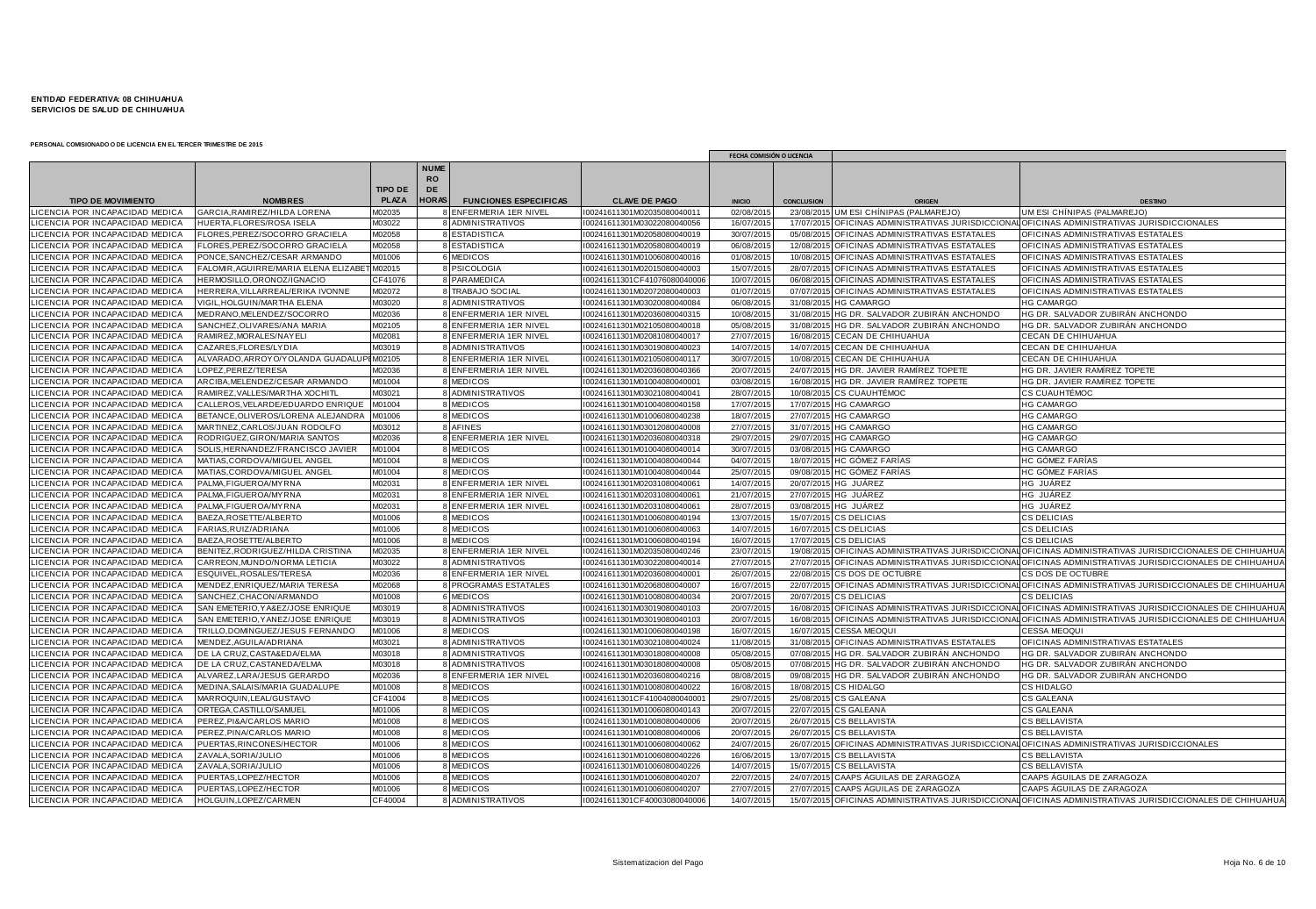|                                                                    |                                                                     |                |                          |                                             |                                                           | FECHA COMISIÓN O LICENCIA |                        |                                                                      |                                                                                                           |
|--------------------------------------------------------------------|---------------------------------------------------------------------|----------------|--------------------------|---------------------------------------------|-----------------------------------------------------------|---------------------------|------------------------|----------------------------------------------------------------------|-----------------------------------------------------------------------------------------------------------|
|                                                                    |                                                                     |                | <b>NUME</b><br><b>RO</b> |                                             |                                                           |                           |                        |                                                                      |                                                                                                           |
|                                                                    |                                                                     | <b>TIPO DE</b> | <b>DE</b>                |                                             |                                                           |                           |                        |                                                                      |                                                                                                           |
| <b>TIPO DE MOVIMIENTO</b>                                          | <b>NOMBRES</b>                                                      | <b>PLAZA</b>   | <b>HORAS</b>             | <b>FUNCIONES ESPECIFICAS</b>                | <b>CLAVE DE PAGO</b>                                      | <b>INICIO</b>             | <b>CONCLUSION</b>      | ORIGEN                                                               | DESTINO                                                                                                   |
| LICENCIA SIN SUELDO POR ASUNTOS PA FIGUEROA, RAMIREZ/MAYRA         |                                                                     | M03018         |                          | ADMINISTRATIVOS                             | J004R3312201M03018080220002                               | 16/01/201                 | 15/07/2015             |                                                                      | OFICINAS ADMINISTRATIVAS JURISDICCIONAL OFICINAS ADMINISTRATIVAS JURISDICCIONALES                         |
|                                                                    | LICENCIA SIN SUELDO PARA CURSAR RECASTELO,HERNANDEZ/ALONSO ERNESTO  | M01006         |                          | MEDICOS                                     | J004SPO12201M0100608022003                                | 01/03/201                 | 31/12/201              |                                                                      | OFICINAS ADMINISTRATIVAS JURISDICCIONAL OFICINAS ADMINISTRATIVAS JURISDICCIONALES                         |
| LICENCIA SIN SUELDO PARA CURSAR REZATARAIN, ROJAS/ALONSO           |                                                                     | M01006         |                          | <b>MEDICOS</b>                              | U004SPO12201M0100608022009                                | 01/03/201                 | 31/12/201              |                                                                      | OFICINAS ADMINISTRATIVAS JURISDICCIONAL OFICINAS ADMINISTRATIVAS JURISDICCIONALES                         |
|                                                                    | LICENCIA SIN SUELDO POR ASUNTOS PA RAMIREZ, GASTELUM/MARIA CONSUELO | M03005         |                          | 8 AFINES                                    | U004R3312201M0300508022000                                | 01/04/201                 | 01/10/201              |                                                                      | OFICINAS ADMINISTRATIVAS JURISDICCIONAL OFICINAS ADMINISTRATIVAS JURISDICCIONALES                         |
| LICENCIA SIN SUELDO POR ASUNTOS PA BURCIAGA, MOLINA/VERONICA       |                                                                     | M03022         |                          | <b>ADMINISTRATIVOS</b>                      | U004R3312201M03022080220042                               | 01/03/201                 | 31/08/2015             |                                                                      | 5 OFICINAS ADMINISTRATIVAS SUBJURISDICCIO OFICINAS ADMINISTRATIVAS SUBJURISDICCIONALES                    |
| LICENCIA SIN SUELDO POR ASUNTOS PA GALLARDO, MARTINEZ/MANUEL       |                                                                     | M01004         |                          | <b>MEDICOS</b>                              | U004SPO12201M0100408022002                                | 01/06/201                 | 31/08/201              | CECAN DE CHIHUAHUA                                                   | CECAN DE CHIHUAHUA                                                                                        |
| LICENCIA POR INCAPACIDAD MEDICA                                    | LECHUGA, MEZA/MARIA GUADALUPE                                       | M02035         |                          | ENFERMERIA 1ER NIVEL                        | U004SPO12201M0203508022007                                | 09/07/201                 | 10/07/201              | <b>CECAN DE CHIHUAHUA</b>                                            | CECAN DE CHIHUAHUA                                                                                        |
| LICENCIA POR INCAPACIDAD MEDICA                                    | VEGA.RODRIGUEZ/MARTIN LUIS CARLOS                                   | M03006         |                          | <b>AFINES</b>                               | U004SPO12201M0300608022002                                | 10/07/201                 | 19/07/201              | HG DR. SALVADOR ZUBIRÁN ANCHONDO                                     | HG DR. SALVADOR ZUBIRÁN ANCHONDO                                                                          |
| LICENCIA POR INCAPACIDAD MEDICA                                    | VEGA.RODRIGUEZ/MARTIN LUIS CARLOS                                   | M03006         |                          | 8 AFINES                                    | U004SPO12201M0300608022002                                | 20/07/201                 | 26/07/201              | HG DR. SALVADOR ZUBIRÁN ANCHONDO                                     | HG DR. SALVADOR ZUBIRÁN ANCHONDO                                                                          |
| LICENCIA POR INCAPACIDAD MEDICA                                    | CHACON, GAMBOA/LORENA ALEJANDRA                                     | M02105         |                          | 8 ENFERMERIA 1ER NIVEL                      | U004SPO12201M0203608022017                                | 04/07/201                 | 05/07/201              | HG DR. SALVADOR ZUBIRÁN ANCHONDO                                     | HG DR. SALVADOR ZUBIRÁN ANCHONDO                                                                          |
| LICENCIA POR INCAPACIDAD MEDICA                                    | CHACON, GAMBOA/LORENA ALEJANDRA                                     | M02105         |                          | 8 ENFERMERIA 1ER NIVEL                      | U004SPO12201M020360802201                                 | 08/07/201                 | 04/08/201              | HG DR. SALVADOR ZUBIRÁN ANCHONDO                                     | HG DR. SALVADOR ZUBIRÁN ANCHONDO                                                                          |
| LICENCIA CON SUELDO POR ASUNTOS P CALVILLO, SILVA/DEISY YADIRA     |                                                                     | M02035         |                          | ENFERMERIA 1ER NIVEL                        | U004SPO12201M0203508022004                                | 18/07/201                 | 01/08/201              | HG DR. SALVADOR ZUBIRÁN ANCHONDO                                     | HG DR. SALVADOR ZUBIRÁN ANCHONDO                                                                          |
| LICENCIA CON SUELDO POR ASUNTOS P DUARTE, NAJERA/ROCIO             |                                                                     | M02035         |                          | ENFERMERIA 1ER NIVEL                        | U004SPO12201M0203508022000                                | 18/07/201                 | 03/08/201              | HG DR. SALVADOR ZUBIRÁN ANCHONDO                                     | HG DR. SALVADOR ZUBIRÁN ANCHONDO                                                                          |
| LICENCIA POR INCAPACIDAD MEDICA                                    | GOMEZ, SANCHEZ/CINDY ANTONIA                                        | M02035         |                          | 8 ENFERMERIA 1ER NIVEL                      | U004SPO12201M0203508022001                                | 20/07/201                 |                        | 21/07/2015 HG DR. SALVADOR ZUBIRÁN ANCHONDO                          | HG DR. SALVADOR ZUBIRÁN ANCHONDO                                                                          |
| LICENCIA POR INCAPACIDAD MEDICA                                    | OCHOA, BONILLA/ALEJANDRA                                            | M02036         |                          | 8 ENFERMERIA 1ER NIVEL                      | U004SPO12201M0203608022001                                | 08/07/201                 | 19/07/201              | HG DR. SALVADOR ZUBIRÁN ANCHONDO                                     | HG DR. SALVADOR ZUBIRÁN ANCHONDO                                                                          |
| LICENCIA POR INCAPACIDAD MEDICA                                    | QUIRINO, VELADOR/MAURICIA ESTELA                                    | M02036         |                          | 8 ENFERMERIA 1ER NIVEL                      | U004SPO12201M0203608022002                                | 30/06/201                 | 06/07/201              | HG DR. SALVADOR ZUBIRÁN ANCHONDO                                     | HG DR. SALVADOR ZUBIRÁN ANCHONDO                                                                          |
| <b>ICENCIA POR INCAPACIDAD MEDICA</b>                              | QUIRINO, VELADOR/MAURICIA ESTELA                                    | M02036         |                          | 8 ENFERMERIA 1ER NIVEL                      | J004SPO12201M0203608022002                                | 07/07/201                 | 12/07/201              | HG DR. SALVADOR ZUBIRÁN ANCHONDO                                     | HG DR. SALVADOR ZUBIRÁN ANCHONDO                                                                          |
| LICENCIA POR INCAPACIDAD MEDICA                                    | TORRES, SANCHEZ/VALERIA MIROSLAVA                                   | M02035         |                          | 8 ENFERMERIA 1ER NIVEL                      | U004SPO12201M0203508022003                                | 29/06/201                 | 12/07/201              | HG DR. SALVADOR ZUBIRÁN ANCHONDO                                     | HG DR. SALVADOR ZUBIRÁN ANCHONDO                                                                          |
| LICENCIA POR INCAPACIDAD MEDICA                                    | TORRES, SANCHEZ/VALERIA MIROSLAVA                                   | M02035         |                          | 8 ENFERMERIA 1ER NIVEL                      | U004SPO12201M0203508022003                                | 13/07/201                 | 17/07/201              | HG DR. SALVADOR ZUBIRÁN ANCHONDO                                     | HG DR. SALVADOR ZUBIRÁN ANCHONDO                                                                          |
|                                                                    |                                                                     | M03006         |                          |                                             |                                                           |                           |                        |                                                                      |                                                                                                           |
| LICENCIA POR INCAPACIDAD MEDICA<br>LICENCIA POR INCAPACIDAD MEDICA | HERNANDEZ,MAGAÑA/LUIS MANUEL<br>CERECERES, HERNANDEZ/MARTIN RENE    | M03024         |                          | 8 AFINES                                    | J004SPO12201M03006080220002<br>U004R3312201M0302408022000 | 24/07/201<br>17/06/201    | 24/07/201<br>14/07/201 | HG DR. SALVADOR ZUBIRÁN ANCHONDO<br>HG DR. SALVADOR ZUBIRÁN ANCHONDO | HG DR. SALVADOR ZUBIRÁN ANCHONDO<br>HG DR. SALVADOR ZUBIRÁN ANCHONDO                                      |
| LICENCIA POR INCAPACIDAD MEDICA                                    | CERECERES, HERNANDEZ/MARTIN RENE                                    | M03024         |                          | 8 ADMINISTRATIVOS<br><b>ADMINISTRATIVOS</b> | J004R3312201M0302408022000                                | 15/07/201                 | 11/08/201              | HG DR. SALVADOR ZUBIRÁN ANCHONDO                                     | HG DR. SALVADOR ZUBIRÁN ANCHONDO                                                                          |
|                                                                    |                                                                     | M02035         |                          |                                             |                                                           |                           |                        |                                                                      |                                                                                                           |
| LICENCIA POR INCAPACIDAD MEDICA                                    | ZUANY, TERRAZAS/LAURA PATRICIA                                      |                |                          | 8 ENFERMERIA 1ER NIVEL                      | J004SPO12201M0203508022009                                | 09/07/201                 | 10/07/201              | HG DR. SALVADOR ZUBIRÁN ANCHONDO                                     | HG DR. SALVADOR ZUBIRÁN ANCHONDO                                                                          |
| LICENCIA POR INCAPACIDAD MEDICA                                    | PONCE DE LEON, RENOVA/ANA IRMA                                      | M02035         |                          | 8 ENFERMERIA 1ER NIVEL                      | U004SPO12201M0203508022002                                | 20/07/201                 | 21/07/201              | HG DR. JAVIER RAMÍREZ TOPETE                                         | HG DR. JAVIER RAMÍREZ TOPETE                                                                              |
| LICENCIA SIN SUELDO POR ASUNTOS PA CHAVIRA, RUBIO/GABRIELA         |                                                                     | M02001         |                          | 8 LABORATORIOS                              | U004SPO12201M0200108022000                                | 10/08/201                 |                        | 10/09/2015 HG DR. JAVIER RAMIREZ TOPETE                              | HG DR. JAVIER RAMIREZ TOPETE                                                                              |
| <b>ICENCIA POR INCAPACIDAD MEDICA</b>                              | GUERRERO, VALVERDE/LUIS                                             | M03025         |                          | 8 ADMINISTRATIVOS                           | U004R3312201M0302508022003                                | 03/07/201                 | 04/07/201              | HG DR. JAVIER RAMÍREZ TOPETE                                         | HG DR. JAVIER RAMÍREZ TOPETE                                                                              |
| ICENCIA POR INCAPACIDAD MEDICA                                     | PONCE, BARAY/MIRIAM                                                 | M02036         |                          | 8 ENFERMERIA 1ER NIVEL                      | U004SPO12201M0203608022005                                | 24/07/201                 | 15/08/201              | HG DR. JAVIER RAMÍREZ TOPETE                                         | HG DR. JAVIER RAMÍREZ TOPETE                                                                              |
| LICENCIA POR INCAPACIDAD MEDICA                                    | MUÑOZ,BEJARANO/SANDRA GUADALUPE                                     | M02001         |                          | 8 LABORATORIOS                              | J004SPO12201M0200108022001                                | 06/07/201                 | 26/07/201              | <b>HG CAMARGO</b>                                                    | <b>HG CAMARGO</b>                                                                                         |
| LICENCIA POR INCAPACIDAD MEDICA                                    | COBOS, SAMANIEGO/ESAU BE ARIKI                                      | M03025         |                          | <b>ADMINISTRATIVOS</b>                      | U004R3312201M0302508022017                                | 05/07/201                 |                        | 07/07/2015 HG PARRAL                                                 | <b>HG PARRAL</b>                                                                                          |
| LICENCIA POR INCAPACIDAD MEDICA                                    | SALAY ANDIA, VALENZUELA/JOSE ANGEL                                  | M01006         |                          | <b>MEDICOS</b>                              | U004R3312201M0100608022001                                | 12/06/201                 | 09/07/201              |                                                                      | OFICINAS ADMINISTRATIVAS JURISDICCIONAL OFICINAS ADMINISTRATIVAS JURISDICCIONALES DE CHIHUAHU             |
| LICENCIA POR INCAPACIDAD MEDICA                                    | ESPINO, HERNANDEZ/JUANA MARIA                                       | M03025         |                          | 8 ADMINISTRATIVOS                           | U004SPO12201M0302508022000                                | 19/06/201                 | 16/07/201              |                                                                      | OFICINAS ADMINISTRATIVAS JURISDICCIONAL OFICINAS ADMINISTRATIVAS JURISDICCIONALES DE CHIHUAHU/            |
| ICENCIA POR INCAPACIDAD MEDICA                                     | TORRES, FIERRO/MARGARITA                                            | M02036         |                          | 8 ENFERMERIA 1ER NIVEL                      | U004SPO12201M0203608022004                                | 08/06/201                 | 05/07/201              |                                                                      | OFICINAS ADMINISTRATIVAS JURISDICCIONAL OFICINAS ADMINISTRATIVAS JURISDICCIONALES DE CHIHUAHU/            |
| LICENCIA POR INCAPACIDAD MEDICA                                    | TERRAZAS, MOLINA/GORETTY                                            | M03004         |                          | 8 PROGRAMAS ESTATALES                       | U004R3312201M0300408022000                                | 29/06/201                 | 03/07/201              |                                                                      | OFICINAS ADMINISTRATIVAS JURISDICCIONAL OFICINAS ADMINISTRATIVAS JURISDICCIONALES DE CHIHUAHU/            |
| LICENCIA POR INCAPACIDAD MEDICA                                    | PALOMINO, GARCIA/ELSA VERONICA                                      | M01006         |                          | <b>MEDICOS</b>                              | U004R3312201M0100608022001                                | 29/06/201                 | 05/07/201              | OFICINAS ADMINISTRATIVAS ESTATALES                                   | OFICINAS ADMINISTRATIVAS ESTATALES                                                                        |
| LICENCIA POR INCAPACIDAD MEDICA                                    | HERNANDEZ, PEREZ/MARTHA GRACIELA                                    | M03025         |                          | <b>ADMINISTRATIVOS</b>                      | U004SPO12201M0302508022003                                | 29/06/201                 | 03/07/201              | OFICINAS ADMINISTRATIVAS JURISDICCIONA                               | OFICINAS ADMINISTRATIVAS JURISDICCIONALES                                                                 |
| LICENCIA POR INCAPACIDAD MEDICA                                    | SOTO, ALVIDREZ/JOSE ROGELIO                                         | M02036         |                          | 8 ENFERMERIA 1ER NIVEL                      | U004R1212201M0203608022000                                | 02/07/201                 | 03/07/201              | CAAPS ÁGUILAS DE ZARAGOZA                                            | CAAPS ÁGUILAS DE ZARAGOZA                                                                                 |
| LICENCIA POR INCAPACIDAD MEDICA                                    | DURAN, PALOMARES/NAHUM                                              | M01006         |                          | <b>MEDICOS</b>                              | U004SPO12201M0100608022007                                | 30/06/201                 | 13/07/201              | CESSA COLINAS DE JUÁREZ                                              | CESSA COLINAS DE JUÁREZ                                                                                   |
| LICENCIA POR INCAPACIDAD MEDICA                                    | DURAN, PALOMARES/NAHUM                                              | M01006         |                          | 8 MEDICOS                                   | U004SPO12201M0100608022007                                | 14/07/201                 | 26/07/201              | <b>CESSA COLINAS DE JUÁREZ</b>                                       | CESSA COLINAS DE JUÁREZ                                                                                   |
| ICENCIA POR INCAPACIDAD MEDICA                                     | PARRA, FLORES/LUIS RAUL                                             | M03025         |                          | <b>ADMINISTRATIVOS</b>                      | J004SPO12201M0302508022006                                | 09/07/201                 |                        |                                                                      | 10/07/2015 OFICINAS ADMINISTRATIVAS JURISDICCIONAL OFICINAS ADMINISTRATIVAS JURISDICCIONALES              |
| LICENCIA POR INCAPACIDAD MEDICA                                    | SOTO, RAMIREZ/DIANA ABRIL                                           | M03025         |                          | <b>ADMINISTRATIVOS</b>                      | U004R3312201M0302508022016                                | 13/07/201                 | 15/07/2015             |                                                                      | 5 OFICINAS ADMINISTRATIVAS JURISDICCIONAL OFICINAS ADMINISTRATIVAS JURISDICCIONALES                       |
| LICENCIA POR INCAPACIDAD MEDICA                                    | GALINDO, PINEDO/KERENA                                              | M02035         |                          | 8 ENFERMERIA 1ER NIVEL                      | U004SPO12201M0203508022007                                | 08/07/201                 |                        |                                                                      | 08/07/2015 OFICINAS ADMINISTRATIVAS SUBJURISDICCIO OFICINAS ADMINISTRATIVAS SUBJURISDICCIONALES           |
| LICENCIA POR INCAPACIDAD MEDICA                                    | ORTIZ,SALDAÑA/LUIS DANIEL                                           | M01006         |                          | <b>MEDICOS</b>                              | J004SPO12201M0100608022008                                | 11/06/201                 | 03/07/201              |                                                                      | OFICINAS ADMINISTRATIVAS JURISDICCIONAL OFICINAS ADMINISTRATIVAS JURISDICCIONALES                         |
| LICENCIA SIN SUELDO POR ASUNTOS I                                  | PA ORTIZ,SALDAÑA/LUIS DANIEL                                        | M01006         |                          | <b>MEDICOS</b>                              | U004SPO12201M0100608022008                                | 01/07/201                 | 31/10/201              |                                                                      | OFICINAS ADMINISTRATIVAS JURISDICCIONAL OFICINAS ADMINISTRATIVAS JURISDICCIONALES                         |
| <b>ICENCIA POR INCAPACIDAD MEDICA</b>                              | HERNANDEZ, MAGA&A/LUIS MANUEL                                       | M03006         |                          | <b>AFINES</b>                               | J004SPO12201M0300608022000                                | 24/07/201                 |                        | 24/07/2015 HG DR. SALVADOR ZUBIRÁN ANCHONDO                          | HG DR. SALVADOR ZUBIRÁN ANCHONDO                                                                          |
| LICENCIA POR INCAPACIDAD MEDICA                                    | MU&OZ, BEJARANO/SANDRA GUADALUPE                                    | M02001         |                          | <b>LABORATORIOS</b>                         | U004SPO12201M0200108022001                                | 06/07/201                 | 26/07/201              | <b>HG CAMARGO</b>                                                    | <b>HG CAMARGO</b>                                                                                         |
| LICENCIA CON SUELDO POR ASUNTOS                                    | P DE ANDA, MORENO/GILBERTO                                          | M01006         |                          | <b>MEDICOS</b>                              | U004SPO12201M0100608022002                                | 01/07/201                 |                        |                                                                      | 15/07/2015 OFICINAS ADMINISTRATIVAS JURISDICCIONAL OFICINAS ADMINISTRATIVAS JURISDICCIONALES              |
| ICENCIA POR INCAPACIDAD MEDICA                                     | ESPINO, HERNANDEZ/JUANA MARIA                                       | M03025         |                          | <b>ADMINISTRATIVOS</b>                      | U004SPO12201M0302508022000                                | 19/06/201                 | 16/07/201              |                                                                      | OFICINAS ADMINISTRATIVAS JURISDICCIONAL OFICINAS ADMINISTRATIVAS JURISDICCIONALES DE CHIHUAHUA            |
| LICENCIA POR INCAPACIDAD MEDICA                                    | CHONG, LECHUGA/LIN GABRIEL                                          | M01006         |                          | <b>MEDICOS</b>                              | U004SPO12201M0100608022000                                | 05/08/201                 | 05/08/201              | HG DR. SALVADOR ZUBIRÁN ANCHONDO                                     | HG DR. SALVADOR ZUBIRÁN ANCHONDO                                                                          |
| LICENCIA POR INCAPACIDAD MEDICA                                    | GARCIA, HUERTA/VERONICA YOLANDA                                     | M02035         |                          | <b>ENFERMERIA 1ER NIVEL</b>                 | U004SPO12201M0203508022005                                | 20/07/201                 |                        | 21/07/2015 HG PARRAL                                                 | <b>HG PARRAL</b>                                                                                          |
| LICENCIA POR INCAPACIDAD MEDIC/                                    | RODRIGUEZ, MENDEZ/EMILIC                                            | M02003         |                          | <b>LABORATORIOS</b>                         | U004SPO12201M0200308022000                                | 20/07/201                 | 20/07/201              | <b>HG PARRAL</b>                                                     | <b>HG PARRAL</b>                                                                                          |
| LICENCIA POR INCAPACIDAD MEDICA                                    | MONZON, MENDEZ/ROCIO DEL CARMEN                                     | M01006         |                          | <b>MEDICOS</b>                              | U004R1212201M01006080220003                               | 20/07/201                 | 26/07/201              |                                                                      | GEICINAS ADMINISTRATIVAS JURISDICCIONAL OFICINAS ADMINISTRATIVAS JURISDICCIONALES DE CHIHUAHU             |
| LICENCIA POR INCAPACIDAD MEDICA                                    | MEDINA, ZULOAGA/KARLA VANESSA                                       | M03025         |                          | 8 ADMINISTRATIVOS                           | U004R3312201M03025080220067                               | 21/07/201                 |                        |                                                                      | 22/07/2015 OFICINAS ADMINISTRATIVAS JURISDICCIONAL OFICINAS ADMINISTRATIVAS JURISDICCIONALES DE CHIHUAHU/ |
| LICENCIA POR INCAPACIDAD MEDICA                                    | ESPINO, HERNANDEZ/JUANA MARIA                                       | M03025         |                          | 8 ADMINISTRATIVOS                           | U004SPO12201M03025080220001                               | 17/07/201                 |                        |                                                                      | 13/08/2015 OFICINAS ADMINISTRATIVAS JURISDICCIONAL OFICINAS ADMINISTRATIVAS JURISDICCIONALES DE CHIHUAHUA |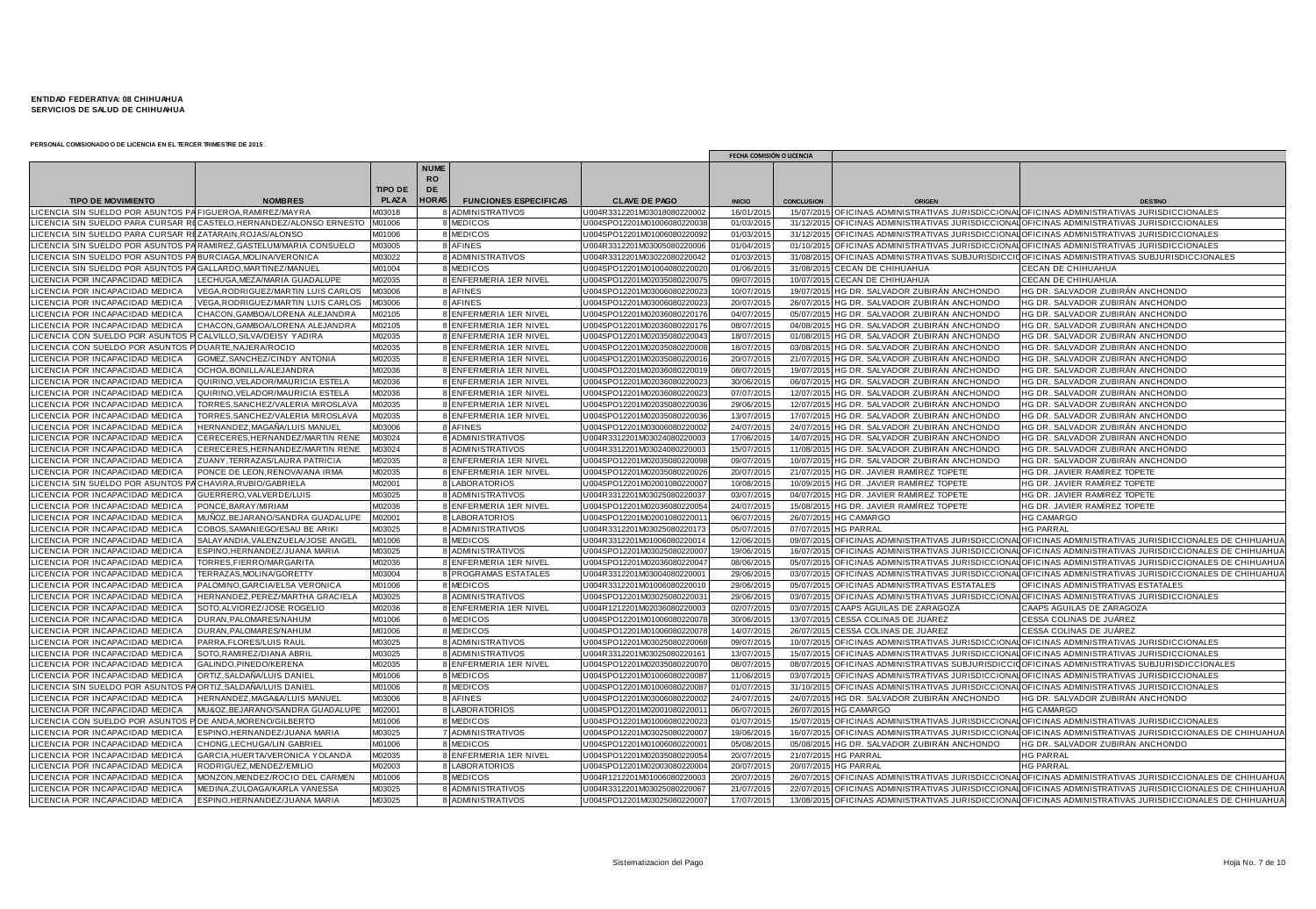|                                       |                                             |                |                                     |                              |                             | FECHA COMISIÓN O LICENCIA |                   |                                         |                                                                                                           |
|---------------------------------------|---------------------------------------------|----------------|-------------------------------------|------------------------------|-----------------------------|---------------------------|-------------------|-----------------------------------------|-----------------------------------------------------------------------------------------------------------|
|                                       |                                             | <b>TIPO DE</b> | <b>NUME</b><br>R <sub>O</sub><br>DE |                              |                             |                           |                   |                                         |                                                                                                           |
| <b>TIPO DE MOVIMIENTO</b>             | <b>NOMBRES</b>                              | <b>PLAZA</b>   | <b>HORAS</b>                        | <b>FUNCIONES ESPECIFICAS</b> | <b>CLAVE DE PAGO</b>        | <b>INICIO</b>             | <b>CONCLUSION</b> | ORIGEN                                  | <b>DESTING</b>                                                                                            |
| LICENCIA POR INCAPACIDAD MEDICA       | MACIAS, LOPEZ/MIGUEL ANGEL                  | VI01006        |                                     | 8 MEDICOS                    | U004SPO12201M0100608022001  | 06/08/2015                |                   |                                         | 07/08/2015 OFICINAS ADMINISTRATIVAS JURISDICCIONAL OFICINAS ADMINISTRATIVAS JURISDICCIONALES DE CHIHUAHU/ |
| LICENCIA POR INCAPACIDAD MEDICA       | PALOMINO.GARCIA/ELSA VERONICA               | M01006         |                                     | 8 MEDICOS                    | U004R3312201M0100608022001  | 06/07/201                 | 10/07/2015        | OFICINAS ADMINISTRATIVAS ESTATALES      | OFICINAS ADMINISTRATIVAS ESTATALES                                                                        |
| <b>CENCIA POR INCAPACIDAD MEDICA</b>  | SCHIEBECK, ESTRADA/VERONICA                 | M03025         |                                     | <b>8 ADMINISTRATIVOS</b>     | U004R3312201M0302508022013  | 30/07/2015                | 30/07/201         |                                         | OFICINAS ADMINISTRATIVAS JURISDICCIONAL OFICINAS ADMINISTRATIVAS JURISDICCIONALES DE CHIHUAHUA            |
| LICENCIA POR INCAPACIDAD MEDICA       | DIAZ, HERNANDEZ/ZULEMA                      | M03025         |                                     | 8 ADMINISTRATIVOS            | U004R3312201M0302508022009  | 25/07/201                 | 26/07/201         |                                         | OFICINAS ADMINISTRATIVAS JURISDICCIONAL OFICINAS ADMINISTRATIVAS JURISDICCIONALES                         |
| ICENCIA POR INCAPACIDAD MEDICA        | MARISCAL, OJEDA/GLORIA ALICIA               | M02069         |                                     | <b>8 PROGRAMAS ESTATALES</b> | U004SPO12201M0206908022000  | 03/07/201                 | 10/07/201         |                                         | OFICINAS ADMINISTRATIVAS JURISDICCIONAL OFICINAS ADMINISTRATIVAS JURISDICCIONALES                         |
| ICENCIA POR INCAPACIDAD MEDICA        | DURAN, PALOMARES/NAHUM                      | M01006         |                                     | 8 MEDICOS                    | U004SPO12201M0100608022007  | 27/07/201                 | 31/07/2015        | CESSA COLINAS DE JUÁREZ                 | CESSA COLINAS DE JUÁREZ                                                                                   |
| LICENCIA POR INCAPACIDAD MEDICA       | AGUIRRE, CARO/OSCAR                         | M03025         |                                     | 8 ADMINISTRATIVOS            | U004R3312201M0302508022010  | 10/08/201                 | 23/08/2015        |                                         | OFICINAS ADMINISTRATIVAS JURISDICCIONAL OFICINAS ADMINISTRATIVAS JURISDICCIONALES                         |
| <b>CENCIA POR INCAPACIDAD MEDICA</b>  | PARRA, CHAPARRO/NORMA ALICIA                | M02036         |                                     | 8 ENFERMERIA 1ER NIVEL       | U004SPO12201M0203608022008  | 29/07/201                 | 31/07/2015        |                                         | OFICINAS ADMINISTRATIVAS JURISDICCIONAL OFICINAS ADMINISTRATIVAS JURISDICCIONALES                         |
| LICENCIA POR INCAPACIDAD MEDICA       | SCHIEBECK, ESTRADA/VERONICA                 | M03025         |                                     | 7 ADMINISTRATIVOS            | U004R3312201M0302508022013  | 30/07/201                 | 30/07/201         |                                         | OFICINAS ADMINISTRATIVAS JURISDICCIONAL OFICINAS ADMINISTRATIVAS JURISDICCIONALES DE CHIHUAHU/            |
| LICENCIA POR INCAPACIDAD MEDICA       | <b>IOLGUIN, LOPEZ/CARMEN</b>                | CF40004        |                                     | 8 ADMINISTRATIVOS            | U004R3312201CF400040802200  | 14/07/201                 | 15/07/2015        |                                         | OFICINAS ADMINISTRATIVAS JURISDICCIONAL OFICINAS ADMINISTRATIVAS JURISDICCIONALES DE CHIHUAHU/            |
| <b>CENCIA POR INCAPACIDAD MEDICA</b>  | SPINO, HERNANDEZ/JUANA MARIA                | M03025         |                                     | 7 ADMINISTRATIVOS            | U004SPO12201M0302508022000  | 17/07/201                 | 13/08/201         |                                         | OFICINAS ADMINISTRATIVAS JURISDICCIONAL OFICINAS ADMINISTRATIVAS JURISDICCIONALES DE CHIHUAHU/            |
| <b>ICENCIA SIN SUELDO PARA CURSAR</b> | AGUILAR, LUA/JUAN IGNACIO                   | M01006         |                                     | 8 MEDICOS                    | U00433R12201M0100608022002  | 01/03/201                 |                   | 31/12/2015 CEPAVI CHIHUAHUA             | CEPAVI CHIHUAHUA                                                                                          |
| ICENCIA SIN SUELDO PARA CURSAR        | LOPEZ, SALGADO/JESUS ANTONIO                | M01006         |                                     | 8 MEDICOS                    | U00433R12201M0100608022003  | 01/03/201                 |                   |                                         | 31/12/2015 OFICINAS ADMINISTRATIVAS JURISDICCIONAL OFICINAS ADMINISTRATIVAS JURISDICCIONALES DE CHIHUAHU/ |
| ICENCIA SIN SUELDO PARA CURSAR        | GASPAR, AGUILAR/MARIA DE LOURDES            | M01006         |                                     | 8 MEDICOS                    | U00433R12201M0100608022002  | 01/03/201                 | 31/12/2015        | <b>CS COL. CHAVIRA</b>                  | CS COL. CHAVIRA                                                                                           |
| ICENCIA SIN SUELDO PARA CURSAR        | ARIZMENDI, MIRANDA/SAHIN                    | M01006         |                                     | 8 MEDICOS                    | U00433R12201M0100608022002  | 01/04/201                 |                   | 31/12/2015 CEPAVI CHIHUAHUA             | CEPAVI CHIHUAHUA                                                                                          |
| ICENCIA POR INCAPACIDAD MEDICA        | OCHOA, PORTILLO/ELOISA BEATRIZ              | M02001         |                                     | <b>LABORATORIOS</b>          | U00433R12201M0200108022000  | 20/07/201                 | 26/07/201         | <b>CAPASITS CHIHUAHUA</b>               | CAPASITS CHIHUAHUA                                                                                        |
| ICENCIA POR INCAPACIDAD MEDICA        | ANDRADE, AVILA/MONICA LILIANA               | M03025         |                                     | 8 ADMINISTRATIVOS            | U00433R12201M0302508022004  | 13/07/201                 | 17/07/2015        | CAAPS ÁGUILAS DE ZARAGOZA               | CAAPS ÁGUILAS DE ZARAGOZA                                                                                 |
| <b>CENCIA POR INCAPACIDAD MEDICA</b>  | MARTINEZ, HERNANDEZ/CLAUDIA IVETH           | M03025         |                                     | 8 ADMINISTRATIVOS            | U00433R12201M0302508022002  | 29/06/201                 | 26/07/201         | CAAPS AGUILAS DE ZARAGOZA               | CAAPS ÁGUILAS DE ZARAGOZA                                                                                 |
| <b>ICENCIA POR INCAPACIDAD MEDICA</b> | RANGEL.MENDOZA/MARIA DE LOS ANGELE          | M02036         |                                     | 8 ENFERMERIA 1ER NIVEL       | U00433R12201M0203608022004  | 07/07/201                 | 08/07/201         |                                         | OFICINAS ADMINISTRATIVAS JURISDICCIONALOFICINAS ADMINISTRATIVAS JURISDICCIONALES                          |
| CENCIA SIN SUELDO POR ASUNTOS         | ELIZALDE.PEREZ/JACKELINE                    | M02035         |                                     | 8 ENFERMERIA 1ER NIVEL       | U00433R12201M02035080220068 | 04/07/2015                |                   | 01/09/2015 HG DR. JAVIER RAMÍREZ TOPETE | HG DR. JAVIER RAMÍREZ TOPETE                                                                              |
| ICENCIA POR INCAPACIDAD MEDICA        | ESCOBEDO, GONZALEZ/Y ESENIA                 | M02034         |                                     | 8 ENFERMERIA 1ER NIVEL       | U00433R12201M0203408022000  | 08/07/201                 | 14/07/201         | HG DR. JAVIER RAMÍREZ TOPETE            | HG DR. JAVIER RAMÍREZ TOPETE                                                                              |
| LICENCIA SIN SUELDO POR ASUNTOS       | MALDONADO, CARRERA/PABLO                    | M01006         |                                     | 8 MEDICOS                    | U00433R12201M0100608022002  | 06/07/201                 |                   | 03/09/2015 HG DR. JAVIER RAMÍREZ TOPETE | HG DR. JAVIER RAMÍREZ TOPETE                                                                              |
| ICENCIA POR INCAPACIDAD MEDICA        | AZOS, ARAGON/JULIO CESAR                    | M03006         |                                     | 8 AFINES                     | U00433R12201M0300608022001  | 03/07/201                 | 05/07/201         | <b>HG PARRAL</b>                        | <b>HG PARRAL</b>                                                                                          |
| LICENCIA POR INCAPACIDAD MEDICA       | SALCIDO.MATA/NALLELY                        | M02035         |                                     | 8 ENFERMERIA 1ER NIVEL       | U00433R12201M0203508022009  | 04/07/201                 |                   | 05/07/2015 HG PARRAL                    | <b>HG PARRAL</b>                                                                                          |
| ICENCIA POR INCAPACIDAD MEDICA        | TORRES, RIVERA/ELIZABETH                    | M02036         |                                     | 8 ENFERMERIA 1ER NIVEL       | U00433R12201M0203608022017  | 05/07/201                 | 05/07/2015        |                                         | OFICINAS ADMINISTRATIVAS JURISDICCIONAL OFICINAS ADMINISTRATIVAS JURISDICCIONALES DE CHIHUAHU/            |
| ICENCIA CON SUELDO POR ASUNTOS        | CHAVEZ, HERNANDEZ/PETRA                     | M02049         |                                     | 8 NUTRICION                  | U00433R12201M0204908022000  | 01/07/201                 | 03/07/201         |                                         | OFICINAS ADMINISTRATIVAS JURISDICCIONAL OFICINAS ADMINISTRATIVAS JURISDICCIONALES                         |
| LICENCIA POR INCAPACIDAD MEDICA       | NAVARRO, MENDOZA/ANGELICA LIZBETH           | M03011         |                                     | 8 AFINES                     | U00433R12201M0301108022000  | 02/07/201                 |                   |                                         | 08/07/2015 OFICINAS ADMINISTRATIVAS JURISDICCIONAL OFICINAS ADMINISTRATIVAS JURISDICCIONALES              |
| ICENCIA POR INCAPACIDAD MEDICA        | GARCIA, GARCIA/MAYRA RUTH                   | M01007         |                                     | 8 ESTOMATOLOGIA              | U00433R12201M0100708022001  | 24/06/201                 | 21/07/2015        | <b>CAPASITS CHIHUAHUA</b>               | CAPASITS CHIHUAHUA                                                                                        |
| <b>ICENCIA POR INCAPACIDAD MEDICA</b> | DOMINGUEZ.SIGALA/FELIPE EDUARDO             | M01004         |                                     | 8 MEDICOS                    | U00433R12201M0100408022002  | 03/07/201                 | 03/07/2015        | HG DR. SALVADOR ZUBIRÁN ANCHONDO        | HG DR. SALVADOR ZUBIRÁN ANCHONDO                                                                          |
| CENCIA POR INCAPACIDAD MEDICA         | AGUIRRE, LAZOS/NORMA MIREYA                 | M02036         |                                     | 8 ENFERMERIA 1ER NIVEL       | U00433R12201M0203608022013  | 02/07/201                 | 08/07/2015        | <b>HG PARRAL</b>                        | <b>HG PARRAL</b>                                                                                          |
| ICENCIA POR INCAPACIDAD MEDICA        | AYALA, TARIN/MARIA DE JESUS                 | M02001         |                                     | 8 LABORATORIOS               | U00433R12201M0200108022001  | 01/07/201                 | 28/07/201         | HIES DE CD. JUÁREZ                      | HIES DE CD. JUÁREZ                                                                                        |
| <b>CENCIA POR INCAPACIDAD MEDICA</b>  | DOMINGUEZ.CARRILLO/VERONICA MARGAI M02040   |                |                                     | 8 TRABAJO SOCIAL             | U00433R12201M0204008022001  | 29/06/2015                |                   |                                         | 05/07/2015 OFICINAS ADMINISTRATIVAS JURISDICCIONAL OFICINAS ADMINISTRATIVAS JURISDICCIONALES DE CHIHUAHU/ |
| CENCIA POR INCAPACIDAD MEDICA         | GUTIERREZ, REYES/JUAN CARLOS                | M02036         |                                     | <b>BENFERMERIA 1ER NIVEL</b> | U00433R12201M0203608022016  | 30/06/201                 | 02/07/201         |                                         | OFICINAS ADMINISTRATIVAS JURISDICCIONAL OFICINAS ADMINISTRATIVAS JURISDICCIONALES DE CHIHUAHU             |
| LICENCIA POR INCAPACIDAD MEDICA       | VELAZQUEZ, MORENO/CARLOS                    | M01006         |                                     | 8 MEDICOS                    | U00433R12201M0100608022000  | 02/07/201                 |                   |                                         | 03/07/2015 OFICINAS ADMINISTRATIVAS JURISDICCIONAL OFICINAS ADMINISTRATIVAS JURISDICCIONALES DE CHIHUAHU/ |
| <b>ICENCIA POR INCAPACIDAD MEDICA</b> | MANCERA.DE LOS SANTOS/IRMA ELENA            | M02038         |                                     | 8 FARMACIA                   | U00433R12201M0203808022000  | 13/07/201                 | 09/08/2015        | <b>CEPAVI CHIHUAHUA</b>                 | CEPAVI CHIHUAHUA                                                                                          |
| LICENCIA POR INCAPACIDAD MEDICA       | MARTINEZ.CABRERA/FABIAN GUILLERMO           | M01006         |                                     | 8 MEDICOS                    | U00433R12201M0100608022001  | 13/07/201                 | 09/08/201         |                                         | OFICINAS ADMINISTRATIVAS JURISDICCIONAL OFICINAS ADMINISTRATIVAS JURISDICCIONALES DE CHIHUAHU/            |
| <b>CENCIA POR INCAPACIDAD MEDICA</b>  | ESQUIVEL, FLORES/TERESA DE JESUS            | M02035         |                                     | 8 ENFERMERIA 1ER NIVEL       | U00433R12201M0203508022016  | 09/07/201                 | 10/07/201         |                                         | OFICINAS ADMINISTRATIVAS JURISDICCIONAL OFICINAS ADMINISTRATIVAS JURISDICCIONALES                         |
| CENCIA POR INCAPACIDAD MEDICA         | LAZOS, VALDEZ/CAMILO                        | M03025         |                                     | 8 ADMINISTRATIVOS            | U00433R12201M0302508022011  | 26/06/201                 | 09/07/2015        | CAAPS ÁGUILAS DE ZARAGOZA               | CAAPS ÁGUILAS DE ZARAGOZA                                                                                 |
| LICENCIA POR INCAPACIDAD MEDICA       | LAZOS, VALDEZ/CAMILO                        | M03025         |                                     | 8 ADMINISTRATIVOS            | U00433R12201M0302508022011  | 10/07/201                 |                   | 23/07/2015 CAAPS ÁGUILAS DE ZARAGOZA    | CAAPS AGUILAS DE ZARAGOZA                                                                                 |
| LICENCIA POR INCAPACIDAD MEDICA       | AGUIRRE, RUBIO/IRIS LETICIA                 | M02015         |                                     | 8 PSICOLOGIA                 | U00433R12201M0201508022000  | 03/07/201                 | 03/07/201         |                                         | OFICINAS ADMINISTRATIVAS JURISDICCIONAL OFICINAS ADMINISTRATIVAS JURISDICCIONALES                         |
| ICENCIA POR INCAPACIDAD MEDICA        | MARTINEZ, MAGALLANES/ERNESTO SERAFII M03006 |                |                                     | 8 AFINES                     | U00433R12201M0300608022001  | 01/08/201                 | 02/08/201         | HG DR. SALVADOR ZUBIRÁN ANCHONDO        | HG DR. SALVADOR ZUBIRÁN ANCHONDO                                                                          |
| <b>CENCIA POR INCAPACIDAD MEDICA</b>  | SALINAS, MORALES/GUADALUPE                  | M03025         |                                     | 8 ADMINISTRATIVOS            | U00433R12201M0302508022006  | 18/07/201                 | 18/07/2015        | OFICINAS ADMINISTRATIVAS SUBJURISDICC   | OFICINAS ADMINISTRATIVAS SUBJURISDICCIONALES                                                              |
| LICENCIA POR INCAPACIDAD MEDICA       | ANDRADE, AVILA/MONICA LILIANA               | M03025         |                                     | 8 ADMINISTRATIVOS            | U00433R12201M0302508022004  | 20/07/201                 | 16/08/201         | CAAPS AGUILAS DE ZARAGOZA               | CAAPS AGUILAS DE ZARAGOZA                                                                                 |
| ICENCIA POR INCAPACIDAD MEDICA        | OPEZ, LABRADO/SANDRA ANABEL                 | M02036         |                                     | 8 ENFERMERIA 1ER NIVEL       | U00433R12201M0203608022005  | 02/07/2015                |                   |                                         | 03/07/2015 OFICINAS ADMINISTRATIVAS JURISDICCIONAL OFICINAS ADMINISTRATIVAS JURISDICCIONALES              |
| CENCIA POR INCAPACIDAD MEDICA         | LOPEZ, LABRADO/SANDRA ANABEI                | M02036         |                                     | 8 ENFERMERIA 1ER NIVEL       | U00433R12201M0203608022005  | 04/07/201                 | 10/07/2015        |                                         | OFICINAS ADMINISTRATIVAS JURISDICCIONAL OFICINAS ADMINISTRATIVAS JURISDICCIONALES                         |
| LICENCIA POR INCAPACIDAD MEDICA       | MARTINEZ, HERNANDEZ/CLAUDIA IVETH           | M03025         |                                     | 8 ADMINISTRATIVOS            | U00433R12201M0302508022002  | 27/07/201                 | 02/08/2015        | CAAPS ÁGUILAS DE ZARAGOZA               | CAAPS AGUILAS DE ZARAGOZA                                                                                 |
| ICENCIA POR INCAPACIDAD MEDICA        | MENDEZ, CRUZ/CLAUDIA IVETH                  | M03025         |                                     | 8 ADMINISTRATIVOS            | U00433R12201M0302508022015  | 27/07/201                 | 28/07/2015        | <b>HG PARRAL</b>                        | <b>HG PARRAL</b>                                                                                          |
| LICENCIA POR INCAPACIDAD MEDICA       | VASQUEZ, MEZA/JESUS ALBERTO                 | M03025         |                                     | 8 ADMINISTRATIVOS            | U00433R12201M0302508022003  | 29/07/201                 | 30/07/201         |                                         | OFICINAS ADMINISTRATIVAS JURISDICCIONAL OFICINAS ADMINISTRATIVAS JURISDICCIONALES                         |
| ICENCIA POR INCAPACIDAD MEDICA        | GARCIA, GARCIA/MAYRA RUTH                   | M01007         |                                     | 8 ESTOMATOLOGIA              | U00433R12201M0100708022001  | 22/07/201                 | 31/07/2015        | CAPASITS CHIHUAHUA                      | CAPASITS CHIHUAHUA                                                                                        |
| CENCIA POR INCAPACIDAD MEDIC/         | <b>JENDOZA, GIL/ANANI</b>                   | M03025         |                                     | 8 ADMINISTRATIVOS            | U00433R12201M0302508022009  | 13/07/201                 | 14/07/201         | <b>CAPASITS CHIHUAHUA</b>               | CAPASITS CHIHUAHUA                                                                                        |
| ICENCIA SIN SUELDO POR ASUNTOS I      | MORALES, CHAVEZ/NORMA PATRICIA              | M02036         |                                     | 8 ENFERMERIA 1ER NIVEL       | U00433R12201M0203608022001  | 01/08/201                 | 30/09/2015        | HG DR. SALVADOR ZUBIRÁN ANCHONDO        | HG DR. SALVADOR ZUBIRÁN ANCHONDO                                                                          |
| LICENCIA POR INCAPACIDAD MEDICA       | CHAVEZ,RAMOS/ROSA HILDA                     | M02036         |                                     | 8 ENFERMERIA 1ER NIVEL       | U00433R12201M02036080220084 | 29/06/201                 |                   |                                         | 01/07/2015 OFICINAS ADMINISTRATIVAS JURISDICCIONAL OFICINAS ADMINISTRATIVAS JURISDICCIONALES              |
| LICENCIA POR INCAPACIDAD MEDICA       | CHAVIRA.JURADO/IVAN                         | M02006         |                                     | 8 IMAGENOLOGIA               | U00433R12201M02006080220015 | 18/07/2015                |                   | 14/08/2015 HG PARRAL                    | <b>HG PARRAL</b>                                                                                          |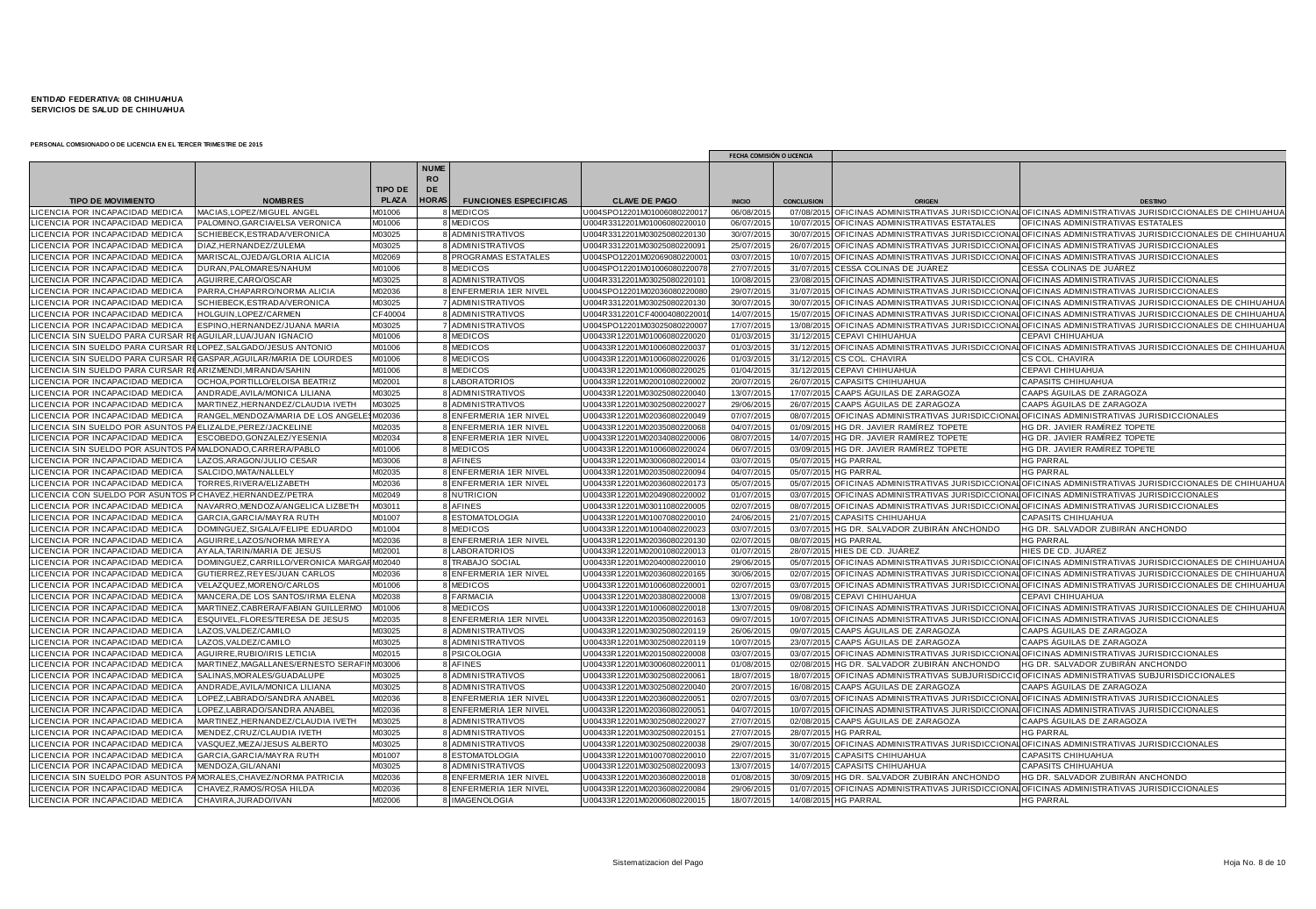|                                       |                                         |                |                                       |                              |                             |               | FECHA COMISIÓN O LICENCIA |                                         |                                                                                                           |
|---------------------------------------|-----------------------------------------|----------------|---------------------------------------|------------------------------|-----------------------------|---------------|---------------------------|-----------------------------------------|-----------------------------------------------------------------------------------------------------------|
|                                       |                                         | <b>TIPO DE</b> | <b>NUME</b><br><b>RO</b><br><b>DE</b> |                              |                             |               |                           |                                         |                                                                                                           |
| <b>TIPO DE MOVIMIENTO</b>             | <b>NOMBRES</b>                          | <b>PLAZA</b>   | <b>HORAS</b>                          | <b>FUNCIONES ESPECIFICAS</b> | <b>CLAVE DE PAGO</b>        | <b>INICIO</b> | <b>CONCLUSION</b>         | ORIGEN                                  | <b>DESTING</b>                                                                                            |
| LICENCIA POR INCAPACIDAD MEDICA       | SANGUINO, COY AC/ELIZABETH              | M02035         |                                       | 8 ENFERMERIA 1ER NIVEL       | J00433R12201M02035080220104 | 25/07/201     |                           | 27/07/2015 HG PARRAI                    | <b>HG PARRAL</b>                                                                                          |
| LICENCIA POR INCAPACIDAD MEDICA       | <b>/ARGAS.ARTEAGA/M. APOLINAR</b>       | M02035         |                                       | 8 ENFERMERIA 1ER NIVEL       | 00433R12201M02035080220149  | 22/07/201     | 22/07/201                 | <b>HG PARRAL</b>                        | <b>IG PARRAL</b>                                                                                          |
| ICENCIA POR INCAPACIDAD MEDICA        | SONORA, MONGE/LAURO                     | M03025         |                                       | 8 ADMINISTRATIVOS            | J00433R12201M03025080220101 | 28/07/201     | 31/07/201                 | HIES DE CD. JUÁREZ                      | HIES DE CD. JUÁREZ                                                                                        |
| LICENCIA POR INCAPACIDAD MEDICA       | AYALA,TARIN/MARIA DE JESUS              | M02001         |                                       | 8 LABORATORIOS               | U00433R12201M0200108022001  | 29/07/201     | 25/08/2015                | HIES DE CD. JUÁREZ                      | HIES DE CD. JUAREZ                                                                                        |
| <b>ICENCIA POR INCAPACIDAD MEDICA</b> | ORONA.AGUIRRE/ROSA ISELA                | M02036         |                                       | 8 ENFERMERIA 1ER NIVEL       | J00433R12201M02036080220126 | 10/08/201     |                           |                                         | 12/08/2015 OFICINAS ADMINISTRATIVAS JURISDICCIONAL OFICINAS ADMINISTRATIVAS JURISDICCIONALES DE CHIHUAHUA |
| LICENCIA POR INCAPACIDAD MEDICA       | GUTIERREZ,REYES/JUAN CARLOS             | M02036         |                                       | 8 ENFERMERIA 1ER NIVEL       | J00433R12201M0203608022016  | 03/07/201     | 23/07/20                  |                                         | OFICINAS ADMINISTRATIVAS JURISDICCIONALOFICINAS ADMINISTRATIVAS JURISDICCIONALES DE CHIHUAHUA             |
| LICENCIA POR INCAPACIDAD MEDICA       | DOMINGUEZ, ROSETE/VERONICA              | M01007         |                                       | 8 ESTOMATOLOGIA              | J00433R12201M01007080220009 | 04/08/201     | 06/08/201                 |                                         | OFICINAS ADMINISTRATIVAS JURISDICCIONAL OFICINAS ADMINISTRATIVAS JURISDICCIONALES DE CHIHUAHUA            |
| <b>CENCIA POR INCAPACIDAD MEDICA</b>  | DOMINGUEZ, ROSETE/VERONICA              | M01007         |                                       | 8 ESTOMATOLOGIA              | J00433R12201M0100708022000  | 07/08/201     | 07/08/201                 |                                         | OFICINAS ADMINISTRATIVAS JURISDICCIONAL OFICINAS ADMINISTRATIVAS JURISDICCIONALES DE CHIHUAHU.            |
| ICENCIA POR INCAPACIDAD MEDICA        | VELAZQUEZ, MORENO/CARLOS                | M01006         |                                       | 8 MEDICOS                    | J00433R12201M0100608022000  | 24/07/201     |                           |                                         | 24/07/2015 OFICINAS ADMINISTRATIVAS JURISDICCIONAL OFICINAS ADMINISTRATIVAS JURISDICCIONALES DE CHIHUAHUA |
| ICENCIA CON SUELDO POR ASUNTOS        | VELAZQUEZ, MORENO/CARLOS                | M01006         |                                       | 8 MEDICOS                    | J00433R12201M01006080220001 | 03/08/201     |                           |                                         | 12/08/2015 OFICINAS ADMINISTRATIVAS JURISDICCIONAL OFICINAS ADMINISTRATIVAS JURISDICCIONALES DE CHIHUAHUA |
| LICENCIA POR INCAPACIDAD MEDICA       | ROSAS, VALENZUELA/CINTHY A TERESA       | M01006         |                                       | 8 MEDICOS                    | J00433R12201M01006080220044 | 01/07/201     | 01/07/201                 |                                         | OFICINAS ADMINISTRATIVAS JURISDICCIONAL OFICINAS ADMINISTRATIVAS JURISDICCIONALES DE CHIHUAHUA            |
| <b>CENCIA POR INCAPACIDAD MEDICA</b>  | SALAS.GARCILAZO/ELMA                    | M03025         |                                       | 8 ADMINISTRATIVOS            | J00433R12201M0302508022011  | 22/07/201     |                           |                                         | 28/07/2015 OFICINAS ADMINISTRATIVAS JURISDICCIONAL OFICINAS ADMINISTRATIVAS JURISDICCIONALES              |
| LICENCIA POR INCAPACIDAD MEDICA       | MARQUEZ, VEGA/ADRIANA SARAHI            | M03025         |                                       | 8 ADMINISTRATIVOS            | J00433R12201M0302508022021  | 14/07/201     | 17/07/201                 | CAAPS RANCHO ANAPRA                     | CAAPS RANCHO ANAPRA                                                                                       |
| ICENCIA POR INCAPACIDAD MEDICA        | PEREA,QUIÑONES/NADJA XIMENA             | M01007         |                                       | 8 ESTOMATOLOGIA              | 00433R12201M0100708022002   | 21/07/201     | 23/07/201                 | <b>CAAPS RANCHO ANAPRA</b>              | CAAPS RANCHO ANAPRA                                                                                       |
| <b>CENCIA POR INCAPACIDAD MEDICA</b>  | MUÑOZ,MORALES/CLAUDIA PATRICIA          | M03025         |                                       | 8 ADMINISTRATIVOS            | J00433R12201M0302508022004  | 30/07/201     |                           | 31/07/2015 CAAPS AGUILAS DE ZARAGOZA    | CAAPS ÁGUILAS DE ZARAGOZA                                                                                 |
| LICENCIA POR INCAPACIDAD MEDICA       | TORRES.MORALES/MARIA DEL CARMEN         | M03025         |                                       | 8 ADMINISTRATIVOS            | J00433R12201M0302508022019  | 28/07/201     |                           |                                         | 29/07/2015 OFICINAS ADMINISTRATIVAS JURISDICCIONAL OFICINAS ADMINISTRATIVAS JURISDICCIONALES              |
| ICENCIA POR INCAPACIDAD MEDICA        | TORRES, MORALES/MARIA DEL CARMEN        | M03025         |                                       | 8 ADMINISTRATIVOS            | J00433R12201M03025080220194 | 30/07/201     |                           |                                         | 04/08/2015 OFICINAS ADMINISTRATIVAS JURISDICCIONAL OFICINAS ADMINISTRATIVAS JURISDICCIONALES              |
| LICENCIA POR INCAPACIDAD MEDICA       | AGUIRRE, RUBIO/IRIS LETICIA             | M02015         |                                       | 8 PSICOLOGIA                 | J00433R12201M0201508022000  | 29/07/201     | 29/07/201                 |                                         | OFICINAS ADMINISTRATIVAS JURISDICCIONALOFICINAS ADMINISTRATIVAS JURISDICCIONALES                          |
| LICENCIA POR INCAPACIDAD MEDICA       | <b>IERRERA, MARTINEZ/ALMA LETICIA</b>   | M02035         |                                       | 8 ENFERMERIA 1ER NIVEL       | J00433R12201M0203508022006  | 16/07/201     |                           | 17/07/2015 CS CAMARGO                   | CS CAMARGO                                                                                                |
| CENCIA POR INCAPACIDAD MEDICA         | MARTINEZ, MAGALLANES/ERNESTO SERAF      | M03006         |                                       | 8 AFINES                     | J00433R12201M0300608022001  | 08/08/201     | 09/08/20                  | HG DR. SALVADOR ZUBIRÁN ANCHONDO        | HG DR. SALVADOR ZUBIRÁN ANCHONDO                                                                          |
| LICENCIA POR INCAPACIDAD MEDICA       | ZARAGOZA, MARTINEZ/LETICIA              | 003006         |                                       | 8 AFINES                     | J00433R12201M0300608022000  | 07/08/201     | 07/08/201                 | HG DR. SALVADOR ZUBIRÁN ANCHONDO        | HG DR. SALVADOR ZUBIRÁN ANCHONDO                                                                          |
| ICENCIA POR INCAPACIDAD MEDICA        | CHAVEZ,OLIVAS/MARTHA ELVA               | M03025         |                                       | 8 ADMINISTRATIVOS            | J00433R12201M0302508022002  | 03/08/201     | 10/08/2015                |                                         | DIRECCIÓN DE REGULACIÓN Y FOMENTO SANDIRECCIÓN DE REGULACIÓN Y FOMENTO SANITARÍO                          |
| LICENCIA POR INCAPACIDAD MEDICA       | MARQUEZ, VEGA/ADRIANA SARAH             | M03025         |                                       | 7 ADMINISTRATIVOS            | J00433R12201M0302508022021  | 14/07/201     | 17/07/201                 | CAAPS RANCHO ANAPRA                     | CAAPS RANCHO ANAPRA                                                                                       |
| <b>CENCIA POR INCAPACIDAD MEDICA</b>  | PEREA.QUI&ONES/NADJA XIMENA             | M01007         |                                       | 8 ESTOMATOLOGIA              | J00433R12201M0100708022002  | 21/07/201     | 23/07/201                 | <b>CAAPS RANCHO ANAPRA</b>              | CAAPS RANCHO ANAPRA                                                                                       |
| LICENCIA POR INCAPACIDAD MEDICA       | MU&OZ, MORALES/CLAUDIA PATRICIA         | M03025         |                                       | 8 ADMINISTRATIVOS            | J00433R12201M0302508022004  | 30/07/201     | 31/07/201                 | 5 CAAPS ÁGUILAS DE ZARAGOZA             | CAAPS ÁGUILAS DE ZARAGOZA                                                                                 |
| LICENCIA POR INCAPACIDAD MEDICA       | <b>FORRES, MORALES/MARIA DEL CARMEN</b> | M03025         |                                       | 7 ADMINISTRATIVOS            | J00433R12201M0302508022019  | 28/07/201     |                           |                                         | 29/07/2015 OFICINAS ADMINISTRATIVAS JURISDICCIONAL OFICINAS ADMINISTRATIVAS JURISDICCIONALES              |
| <b>ICENCIA POR INCAPACIDAD MEDICA</b> | <b>TORRES.MORALES/MARIA DEL CARMEN</b>  | M03025         |                                       | 7 ADMINISTRATIVOS            | J00433R12201M0302508022019  | 30/07/201     | 04/08/20                  | OFICINAS ADMINISTRATIVAS JURISDICCIONAL | <b>I</b> OFICINAS ADMINISTRATIVAS JURISDICCIONALES                                                        |
| LICENCIA POR INCAPACIDAD MEDICA       | CHAVEZ, OLIVAS/MARTHA ELVA              | M03025         |                                       | 7 ADMINISTRATIVOS            | U00433R12201M03025080220024 | 03/08/201     | 10/08/201                 |                                         | DIRECCIÓN DE REGULACIÓN Y FOMENTO SAN DIRECCIÓN DE REGULACIÓN Y FOMENTO SANITARÍO                         |
| ICENCIA POR INCAPACIDAD MEDICA        | MENDEZ, CRUZ/CLAUDIA IVETH              | M03025         |                                       | 7 ADMINISTRATIVOS            | J00433R12201M03025080220151 | 27/07/2015    |                           | 28/07/2015 HG PARRAL                    | <b>HG PARRAL</b>                                                                                          |
| Comisionado                           | AVENA FLORES BEATRIZ ELENA              | M02035         |                                       | 7 ENFERMERA GENERAL          | HOM                         | 01/01/2007    | ndef inido                | Hospital General de Juàrez              | HOSPITAL INFANTIL DE ESPECIALIDADES DE CD. JUAREZ                                                         |
| Comisionado                           | CARRILLO LOPEZ CLAUDIA                  | M02035         |                                       | 7 ENFERMERA GENERAL          | HOM                         | 01/01/2007    | Indef inido               | Hospital General de Juàrez              | IOSPITAL INFANTIL DE ESPECIALIDADES DE CD. JUAREZ                                                         |
| Comisionado                           | CASTILLO VAZQUEZ ESTELA                 | M02036         |                                       | 7 AUXILIAR DE ENFERMERIA     | <b>MON</b>                  | 01/01/2007    | Indef inido               | Hospital General de Juàrez              | HOSPITAL INFANTIL DE ESPECIALIDADES DE CD. JUAREZ                                                         |
| Comisionado                           | CHAIREZ PEREZ NANCY ARACELI             | M02035         |                                       | 7 ENFERMERA GENERAL          | HOM                         | 01/01/2007    | ndef inido                | Hospital General de Juàrez              | HOSPITAL INFANTIL DE ESPECIALIDADES DE CD. JUAREZ                                                         |
| Comisionado                           | ESPARZA LUNA JOSE ALBERTO               | M01004         |                                       | 7 MEDICO PEDIATRA            | HOM                         | 01/01/2007    | ndef inido                | Hospital General de Juàrez              | HOSPITAL INFANTIL DE ESPECIALIDADES DE CD. JUAREZ                                                         |
| Comisionado                           | FLORES HERNANDEZ ADRIAN                 | M02035         |                                       | 7 ENFERMERA GENERAL          | <b>HOM</b>                  | 01/01/2007    | Indef inido               | Hospital General de Juàrez              | HOSPITAL INFANTIL DE ESPECIALIDADES DE CD. JUAREZ                                                         |
| Comisionado                           | <b>GALLEGOS CHACON MELA</b>             | M02035         |                                       | 7 ENFERMERA GENERAL          | <b>IOM</b>                  | 01/01/2007    | Indef inido               | Hospital General de Juàrez              | HOSPITAL INFANTIL DE ESPECIALIDADES DE CD. JUAREZ                                                         |
| Comisionado                           | GARCIA MUÑIZ LILIANA                    | M02035         |                                       | 7 ENFERMERA GENERAL          | HOM                         | 01/01/2007    | ndef inido                | Hospital General de Juàrez              | HOSPITAL INFANTIL DE ESPECIALIDADES DE CD. JUAREZ                                                         |
| Comisionado                           | GOMEZ ARANA MARTHA                      | M02035         |                                       | 7 ENFERMERA GENERAL          | <b>HOM</b>                  | 02/01/2007    | 31/12/201                 | Of icinas Centrales                     | SECRETARIA DE FOMENTO SOCIAL / CHIHUAHUA VIVE                                                             |
| Comisionado                           | GUILLEN LUNA MERCEDES AMELIA            | M02031         |                                       | 7 JEFE DE SERVS. DE ENF      | <b>IOM</b>                  | 01/01/2007    | ndef inido                | Hospital General de Juàrez              | HOSPITAL INFANTIL DE ESPECIALIDADES DE CD. JUAREZ                                                         |
| Comisionado                           | GUTIERREZ JURADO JAVIER                 | M01004         |                                       | 7 MEDICO PEDIATRA            | HOM                         | 01/01/2007    | ndef inido                | Hospital General de Juàrez              | HOSPITAL INFANTIL DE ESPECIALIDADES DE CD. JUAREZ                                                         |
| Comisionado                           | IBARRA PAZ JOSE ENRIQUE                 | M01006         |                                       | 7 MEDICO GENERAL             | <b>MOH</b>                  | 01/01/2015    | 31/12/201                 | Hospital General de Juàrez              | SERVICIOS DE SALUD CAAPS AGUILAS DE ZARAGOZA. CD. JUARE                                                   |
| Comisionado                           | LECHUGA FUENTES CLAUDIA ISELA           | M02031         |                                       | 7 JEFE DE SERVS. DE ENF      | HOM                         | 01/01/2007    | ndef inido                | Hospital General de Juàrez              | HOSPITAL INFANTIL DE ESPECIALIDADES DE CD. JUAREZ                                                         |
| Comisionado                           | OPEZ ARRIAGA GABRIELA                   | M02035         |                                       | 7 ENFERMERA GENERAL          | <b>IOM</b>                  | 01/01/2007    | Indef inido               | Hospital General de Juàrez              | HOSPITAL INFANTIL DE ESPECIALIDADES DE CD. JUAREZ                                                         |
| Comisionado                           | <b>LUNA REYES DIANA VERONICA</b>        | M02035         |                                       | 7 ENFERMERA GENERAL          | HOM                         | 01/01/2007    | ndef inido                | Hospital General de Juàrez              | HOSPITAL INFANTIL DE ESPECIALIDADES DE CD. JUAREZ                                                         |
| Comisionado                           | MALDONADO CONTRERAS RAMON               | M01004         |                                       | 7 MEDICO ANESTESIOLOGO       | HOM                         | 03/07/2006    |                           | 31/12/2015 Hospital General de Juàrez   | SERVICIOS DE SALUD                                                                                        |
| Comisionado                           | MARTINEZ ALVA MANUEL ANTONIO            | CF40002        |                                       | 7 SUPERVISIOR UNIDAD HOSPIT  | <b>HOM</b>                  | 16/02/2012    |                           | 31/12/2015 Of icinas Centrales          | SERVICIOS DE SALUD                                                                                        |
| Comisionado                           | MARTINEZ PINEDO MARIA GUADALUPE         | M02035         |                                       | 7 ENFERMERA GENERAL          | HOM                         | 01/01/2007    | ndef inido                | Hospital General de Juàrez              | HOSPITAL INFANTIL DE ESPECIALIDADES DE CD. JUAREZ                                                         |
| Comisionado                           | MONTAÑEZ PEREZ JORGE ALBERTO            | CF40002        |                                       | 7 JEFE DE DIVISION           | <b>IOM</b>                  | 13/04/201     | 31/12/201                 | Of icinas Centrales                     | SERVICIOS DE SALUD                                                                                        |
| Comisionado                           | MORENO ALEMAN LILIA MARTHA              | M02035         |                                       | 7 ENFERMERA GENERAL          | HOM                         | 01/01/2007    | Indef inido               | Hospital General de Juàrez              | HOSPITAL INFANTIL DE ESPECIALIDADES DE CD. JUAREZ                                                         |
| Comisionado                           | NAVARRO FLORES MARIA ELSA               | M02036         |                                       | 7 AUXILIAR DE ENFERMERIA     | <b>MOH</b>                  | 01/01/2007    | Indef inido               | Hospital General de Juàrez              | HOSPITAL INFANTIL DE ESPECIALIDADES DE CD. JUAREZ                                                         |
| Comisionado                           | ORTEGA AMPARAN ESTHER                   | M02031         |                                       | JEFE DE SERVS. DE ENF        | HOM                         | 01/01/200     | ndef inido                | lospital General de Juàrez              | HOSPITAL INFANTIL DE ESPECIALIDADES DE CD. JUAREZ                                                         |
| Comisionado                           | PASILLAS AGUIRRE MARIA DE LOURDES       | M02035         |                                       | 7 ENFERMERA GENERAL          | HOM                         | 01/01/2007    | Indef inido               | Hospital General de Juàrez              | HOSPITAL INFANTIL DE ESPECIALIDADES DE CD. JUAREZ                                                         |
| Comisionado                           | RAMIREZ HOLGUIN ROSA EMMA               | M02036         |                                       | 7 AUXILIAR DE ENFERMERIA     | HOM                         | 16/09/2000    |                           | 31/12/2015 Of icinas Centrales          | SECRETARIA DE FOMENTO/CHIHUAHUA VIVE                                                                      |
|                                       |                                         |                |                                       |                              |                             |               |                           |                                         |                                                                                                           |